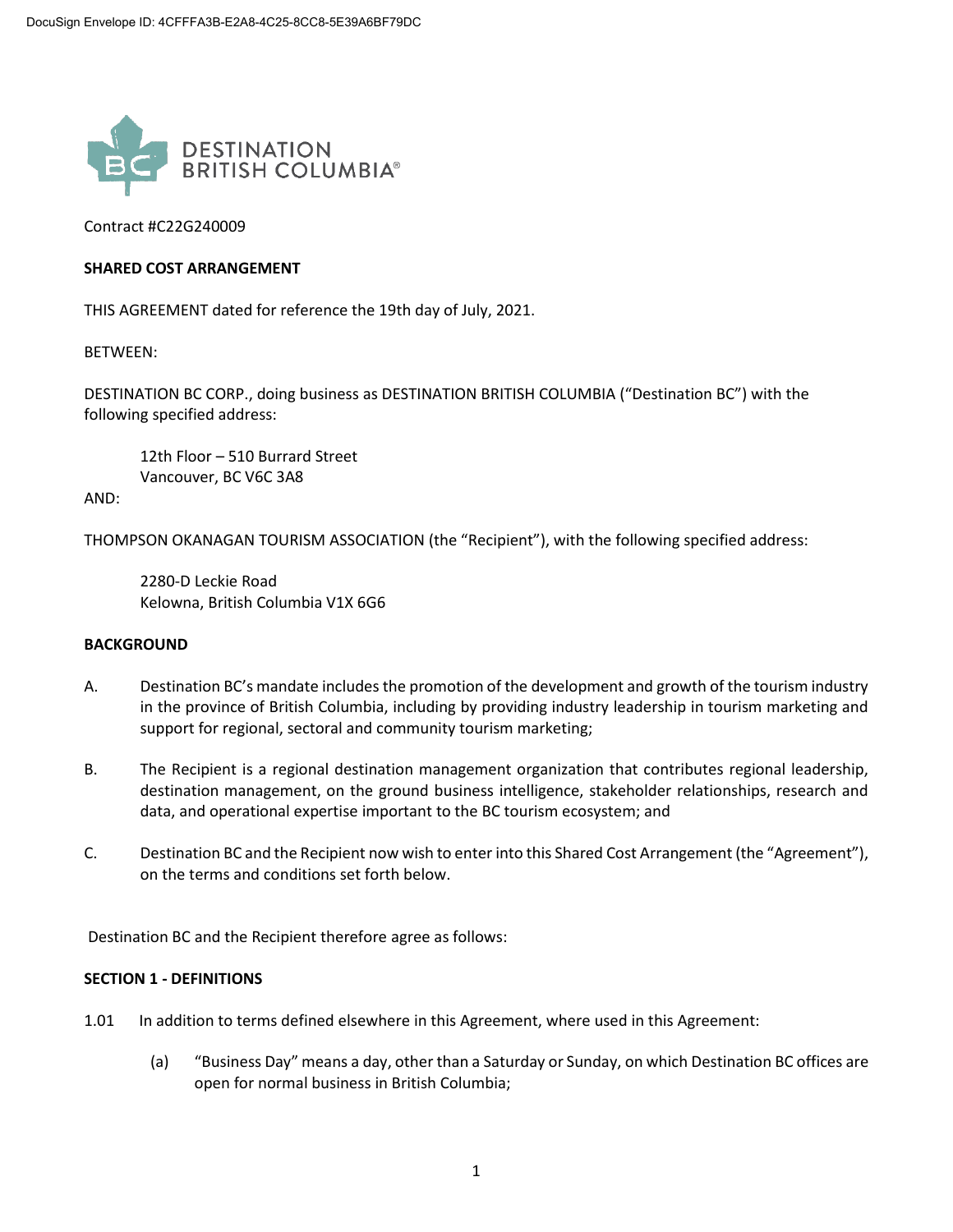- (b) "Emergency" has the meaning given to that term in the *[Emergency Program Act](https://www.bclaws.gov.bc.ca/civix/document/id/complete/statreg/00_96111_01)*;
- (c) "Fiscal Year" means the period beginning on April 1st of a calendar year and ending on March 31st of the following calendar year.
- (d) "Financial Contribution" meansthe contribution to be provided by Destination BC to the Recipient as set out in Schedule "B";
- (e) "FOIPPA" means the *[Freedom of Information and Protection of Privacy Act](https://www.bclaws.gov.bc.ca/civix/document/id/complete/statreg/96165_00)*;
- (f) "Material" means all findings, data, reports, documents, records and other material (both printed and electronic), whether complete or otherwise, that have been produced, received, compiled or acquired by the Recipient as a direct result of this Agreement, but does not include the Received Material;
- (g) "Overpayment" means any portion of the Financial Contribution provided by Destination BC to the Recipient in error or under circumstances in which the Recipient has not complied with the provisions of this Agreement;
- (h) "Personal Information" has the meaning given to that term in FOIPPA;
- (i) "Program" means the program that is being supported and/or provided by Destination BC in relation to which the Financial Contribution is being made available to the Recipient, the relevant details of which are set out, if applicable, in Schedule "A";
- (j) "Project" means any project, initiative or other activity to be provided or supported by or on behalf of the Recipient utilizing all or any portion of the Financial Contribution in accordance with this Agreement;
- (k) "Received Material" means all findings, data, reports, documents, records and other material (both printed and electronic), whether complete or otherwise, that have been received by the Recipient or a Subcontractor from or on behalf of Destination BC;
- (l) "Services" means all of the services and other activities to be provided, and any requirements to be met, by or on behalf of the Recipient in association with its operation, delivery, performance, provisions, administration and/or support of the Project as more particularly described in Schedule "A";
- (m) "Subcontractor" means a person described in section 15.02; and
- (n) "Term" means the term of this Agreement as set out in Schedule "A".
- 1.02 Where appropriate in the context, the definition of "record" in the *Interpretation Act* is incorporated into this Agreement and "records" will bear the corresponding meaning.

#### **SECTION 2 – PROVISION OF SERVICES**

2.01 The Recipient must provide the Services during the Term in accordance with this Agreement.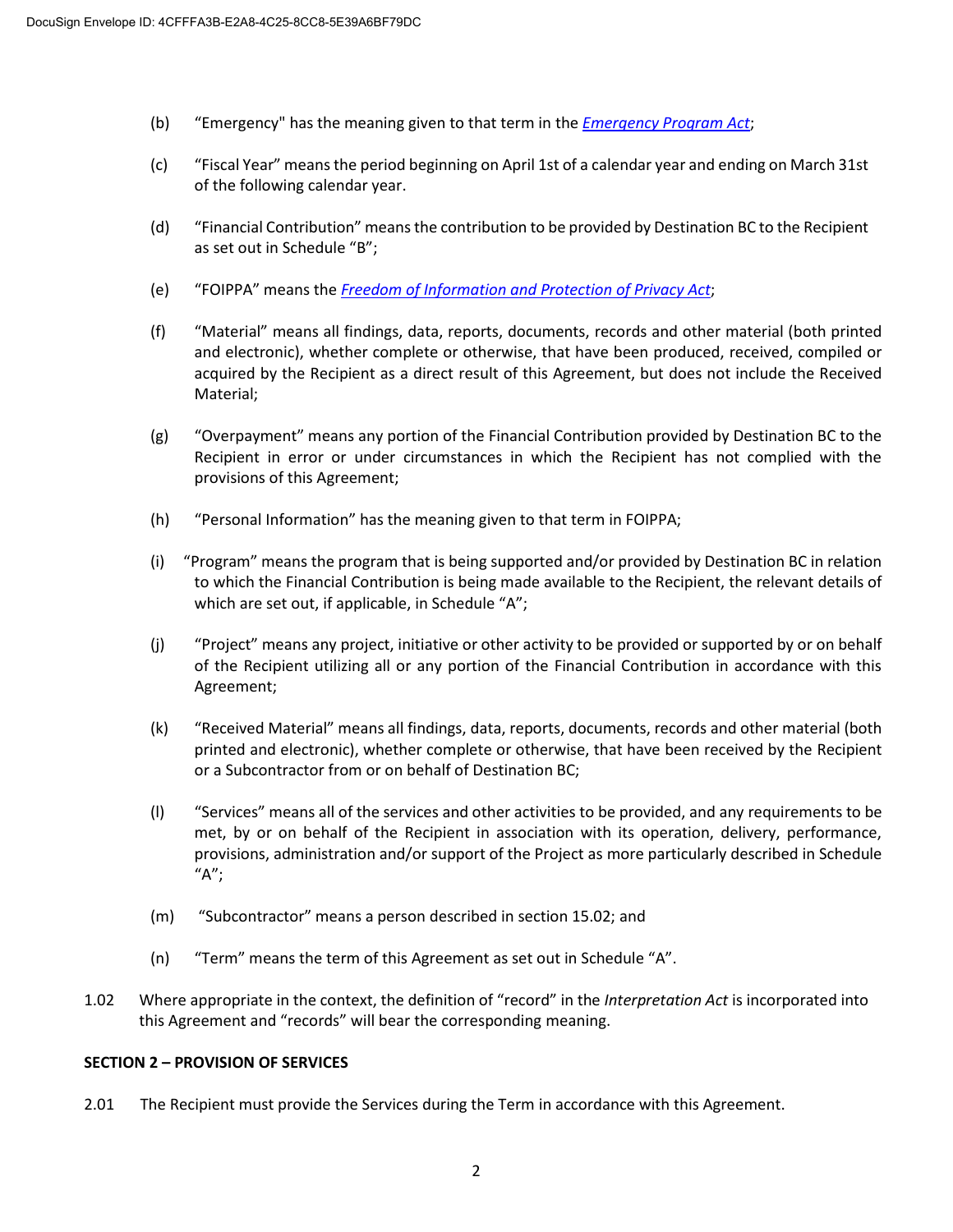#### **SECTION 3 - PAYMENT OF THE FINANCIAL CONTRIBUTION**

- 3.01 Subject to the provisions of this Agreement, Destination BC will provide the Financial Contribution to the Recipient, in the amount and manner and at the times set out in Schedule "B". In no event will the Financial Contribution exceed the "maximum amount" set out in Schedule "B".
- 3.02 The Recipient must:
	- (a) apply for, and use reasonable efforts to obtain, any refund or remission of provincial or federal tax or duty available with respect to any items that Destination BC has paid for or agreed to pay for under this Agreement, and
	- (b) on receipt of the refund or remission, unless otherwise agreed to by the parties in writing, remit such refund or remission to Destination BC.
- 3.03 Without limiting section 14.03, Destination BC may withhold from the Financial Contribution an amount sufficient to indemnify Destination BC against any liens or other third-party claims that may arise in connection with the provision of the Services.
- 3.04 Destination BC may temporarily or permanently withhold from or set-off against any portion of the Financial Contribution due to the Recipient an amount sufficient to offset any Overpayment.
- 3.05 Notwithstanding any other provision of this Agreement, the Recipient must, within 10 days of receipt of a written demand from Destination BC, repay to Destination BC any Overpayment.
- 3.06 Unless otherwise specified in this Agreement, all references to money are in Canadian dollars.

## **SECTION 4 – REPRESENTATIONS, WARRANTIES AND COVENANTS**

- 4.01. The Recipient represents and warrants to Destination BC with the intent that Destination BC will rely thereon in entering into this Agreement that:
	- (a) all information, financial and other statements, documents, invoices and reports furnished or submitted by it to Destination BC in connection with this Agreement are true and correct;
	- (b) it has, and will maintain throughout the Term, sufficient trained staff, facilities, materials, appropriate equipment, and approved sub contractor agreements in place and available to enable it to perform the Services;
	- (c) it holds all permits, licenses, approvals, and statutory authorities issued by any government, or government agency that are necessary for the performance of the Recipient's obligations under this Agreement;
	- (d) it has no knowledge of any fact that materially adversely affects, or so far as it can foresee, might materially adversely affect, its properties, assets, condition (financial or otherwise), business or operations or its ability to fulfill its obligations under this Agreement;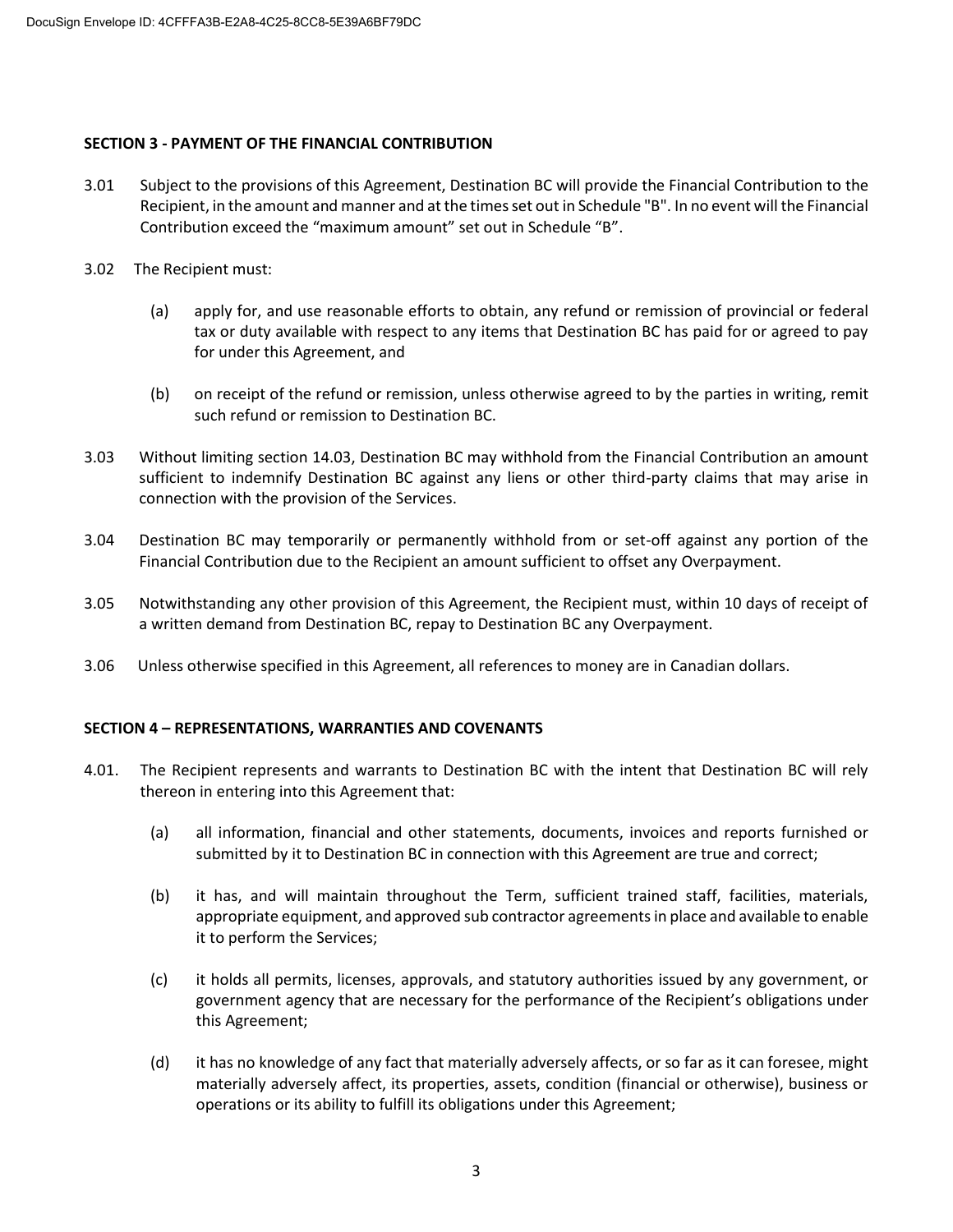- (e) it is not in breach of, or in default under, and will continue to comply with any law, statute or regulation of Canada or Province of British Columbia applicable to or binding on it or its operations; and
- (f) it has the legal capacity to enter into this Agreement, to carry out the Services contemplated by this Agreement and all necessary proceedings have been taken and done to authorize the execution and delivery of this Agreement by the Recipient, and this Agreement has been legally and properly executed by the Recipient and is legally binding on it and enforceable against it.
- 4.02 All statements contained in any certificate, application, proposal or other document delivered by or on behalf of the Recipient to Destination BC under this Agreement or in connection with any of the transactions contemplated hereby will be deemed to be representations and warranties by the Recipient under this Agreement.
- 4.03 All representations, warranties, covenants and agreements made herein, and all certificates, applications or other documents delivered by or on behalf of the Recipient are material and will have been relied upon by Destination BC and will continue in full force and effect during the Term of this Agreement.

## **SECTION 5 - RELATIONSHIP**

- 5.01 No partnership, joint venture, agency, or other legal entity will be created by or will be deemed to be created by this Agreement or any actions of the parties pursuant to this Agreement.
- 5.02 The Recipient will be an independent contractor and not the servant, employee, or agent of Destination BC.
- 5.03 The Recipient will not in any manner whatsoever commit or purport to commit Destination BC to the payment of money to any person, firm, or corporation without the prior written consent of Destination BC.
- 5.04 Destination BC may, from time to time, give instructions to the Recipient in relation to the Services, and the Recipient will comply with those instructions but, unless otherwise specified in this Agreement, the Recipient may determine the manner in which those instructions are carried out.

## **SECTION 6 - RECIPIENT'S OBLIGATIONS**

- 6.01 The Recipient will:
	- (a) provide the Services in accordance with the terms of this Agreement during the Term;
	- (b) comply with the payment requirements set out in Schedule "B", including all requirements concerning the use, application and expenditure of the Financial Contribution provided under this Agreement;
	- (c) comply with all applicable laws, including without limitation laws applicable to the Recipient's collection, use and disclosure of Personal Information;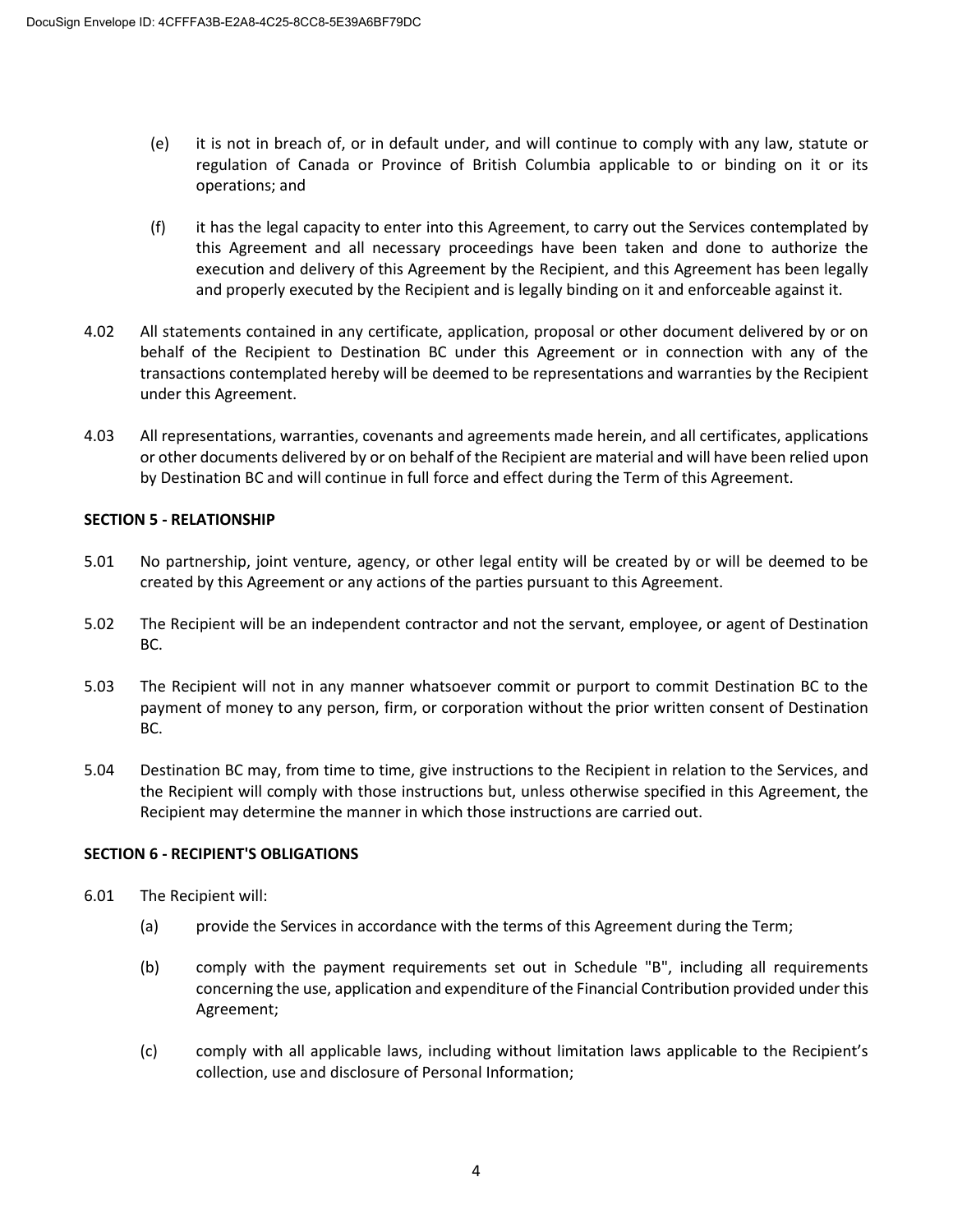- (d) hire and retain only qualified staff and, if approved by Destination BC, subcontractors;
- (e) unless agreed otherwise supply, at its own cost, all labour, materials and approvals necessary to carry out the Services;
- (f) co-operate with Destination BC in making such public announcements regarding the Services and the details of this Agreement as Destination BC requests;
- (g) except as otherwise contemplated in subsection (h) of this section, obtain the prior written approval of Destination BC for any Recipient press releases, public announcements and communications materials with respect to this Agreement or the subject matter of this Agreement; and
- (h) acknowledge the financial contribution made by Destination BC to the Recipient for the Services:
	- (i) in forms, brochures and other promotional materials used by the Recipient in connection with the Services, by printing on each of those materials the following statement: *"We gratefully acknowledge the financial support of the Province of British Columbia and Destination BC"*, and
	- (ii) on any signs posted by the Recipient in connection with the Services, provided that the Recipient has obtained the prior written approval of Destination BC concerning form, content and location of any such signs.

## **SECTION 7 - RECORDS**

- 7.01 The Recipient will:
	- (a) establish and maintain complete and accurate accounting and administrative records in respect of the Financial Contribution and the provision of the Services, in form and content satisfactory to Destination BC;
	- (b) establish and maintain books of account, invoices, receipts, and vouchers for all expenses incurred in connection with its provision of the Services in form and content satisfactory to Destination BC; and
	- (c) permit Destination BC, for contract monitoring and audit purposes, at all reasonable times, upon reasonable notice, to enter any premises used by the Recipient or any Subcontractor to deliver the Services or to keep any documents or records pertaining to the Services, in order for Destination BC to inspect, audit, examine, review and copy any or all of the books of account and other records referred to in subsections (a) and (b) of this section, the Material and the Received Material.
- 7.02 The Parties acknowledge and agree that:
	- (a) Destination BC does not have control, for the purpose of FOIPPA, of the records held by the Recipient; and
	- (b) all records submitted by the Recipient to Destination BC or otherwise obtained by Destination BC from the Recipient, including reports, are subject to the access and privacy provisions of FOIPPA*.*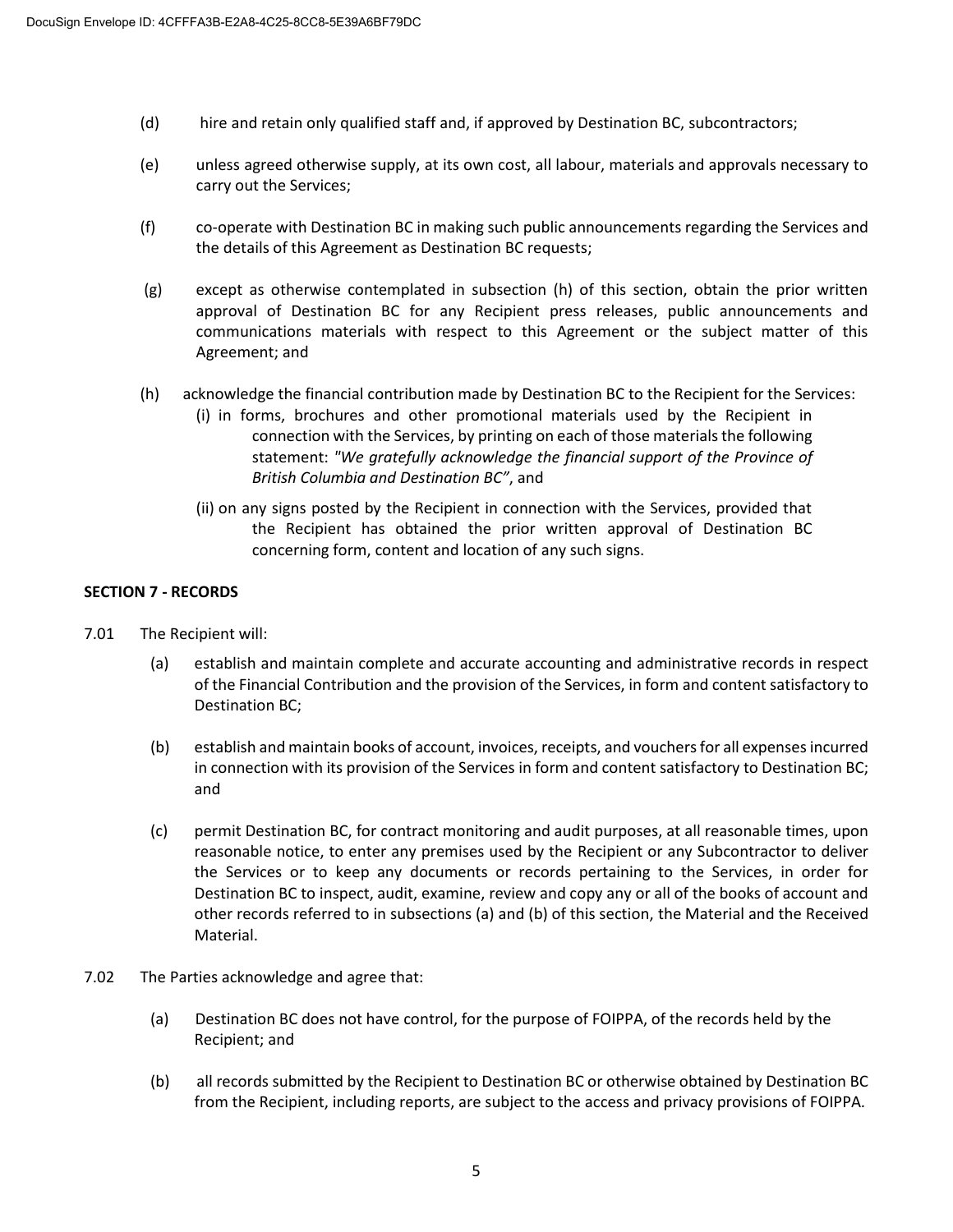#### **SECTION 8 - STATEMENTS AND ACCOUNTING**

- 8.01 Within 3 months following the completion of each fiscal year of the Recipient during the Term, and at any other time within 3 months of being requested to do so by Destination BC, but no later than the seventh anniversary of the end of the Term, the Recipient must provide to Destination BC a statement documenting its expenditure of the Financial Contribution under this Agreement and accounting for any and all Overpayments, in form and content satisfactory to Destination BC, and:
	- (a) if it has audited financial statements prepared annually, provide its most recent audited financial statements, prepared by a recognized accounting firm, and, when available, the audited financial statements for the Recipient's fiscal year(s) covering any portion of the Term of this Agreement; or
	- (b) if it does not have audited financial statements prepared annually, at Destination BC's discretion:
		- (i) have prepared by a recognized accounting firm, and provide, audited financial statements for the Recipient's fiscal year(s) covering any portion of the Term of this Agreement; or
		- (ii) provide to Destination BC a statement documenting its expenditure of the Financial Contribution under this Agreement, in form and content satisfactory to Destination BC.
- 8.02 Other than audited financial statements prepared by a recognized accounting firm, all financial statements or reports submitted by the Recipient must be certified by a senior officer of the Recipient's organization (such as a Chief Executive Officer or Chief Financial Officer) attesting to the correctness and completeness of the financial information provided.
- 8.03 At the sole discretion of and as directed by Destination BC, any portion of the Financial Contribution provided to the Recipient under this Agreement and not expended at the end of the Term, including any Overpayment not set-off by Destination BC in accordance with section 3.04, must be:
	- (a) returned by the Recipient to Destination BC;
	- (b) retained by the Recipient as supplemental funding provided for under an amendment to this Agreement; or
	- (c) deducted by Destination BC from any future funding requests submitted by the Recipient and approved by Destination BC.

## **SECTION 9 - CONFLICT OF INTEREST**

9.01 Prior to entering into this Agreement and throughout the Term, the Recipient will disclose to Destination BC any contract, arrangement, consultant, major shareholder, employee or any other circumstance, whether temporary or ongoing in nature, that could be perceived to be a conflict of interest with Destination BC or the Recipient's provision of the Services.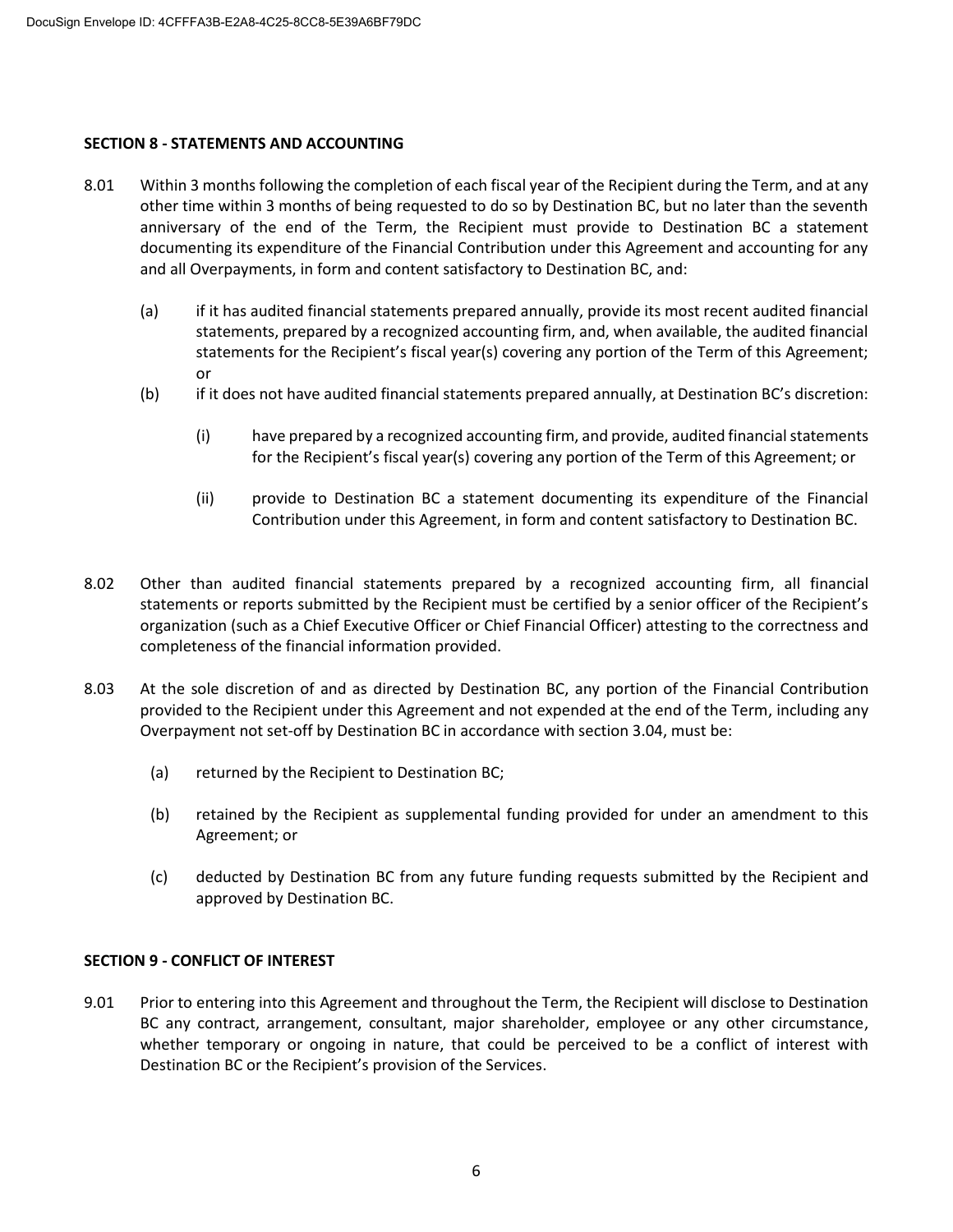9.02 The Recipient will not perform a service for or provide advice to any person, or entity where the performance of such service or the provision of the advice may, in the reasonable opinion of Destination BC, give rise to a conflict of interest between the obligations of the Recipient to Destination BC under this Agreement and the obligations of the Recipient to such other person or entity.

#### **SECTION 10 - CONFIDENTIALITY**

- 10.01 The Recipient will treat as confidential the Received Material, this Agreement and any other information which comes to its knowledge as a result of this Agreement and will not, without the prior written consent of Destination BC, permit its disclosure except:
	- (a) as necessary to enable the Recipient to fulfill its obligations under this Agreement or to comply with applicable law; or
	- (b) the information is generally known to the public other than as a result of a breach of this Agreement.

#### **SECTION 11 - DEFAULT**

- 11.01 Any of the following events will constitute an Event of Default by the Recipient:
	- (a) the Recipient fails to comply with any provision of this Agreement;
	- (b) any representation or warranty made by the Recipient under this Agreement is or becomes untrue or incorrect;
	- (c) any information, statement, certificate, report or other document furnished or submitted by or on behalf of the Recipient pursuant to or as a result of this Agreement is or becomes untrue or incorrect;
	- (d) the Recipient ceases, in the opinion of Destination BC, to operate or to carry on business in a manner required to support its provision of the Services;
	- (e) a change occurs with respect to any one or more of the properties, assets, condition (financial or otherwise), business or operations of the Recipient which, in the opinion of Destination BC, materially adversely affects the ability of the Recipient to fulfill its obligations under this Agreement;
	- (f) an order is made, or a resolution is passed, or a petition is filed for the liquidation or winding up of the Recipient;
	- (g) the Recipient becomes insolvent or commits an act of bankruptcy or makes an assignment for the benefit of its creditors or otherwise acknowledges its insolvency;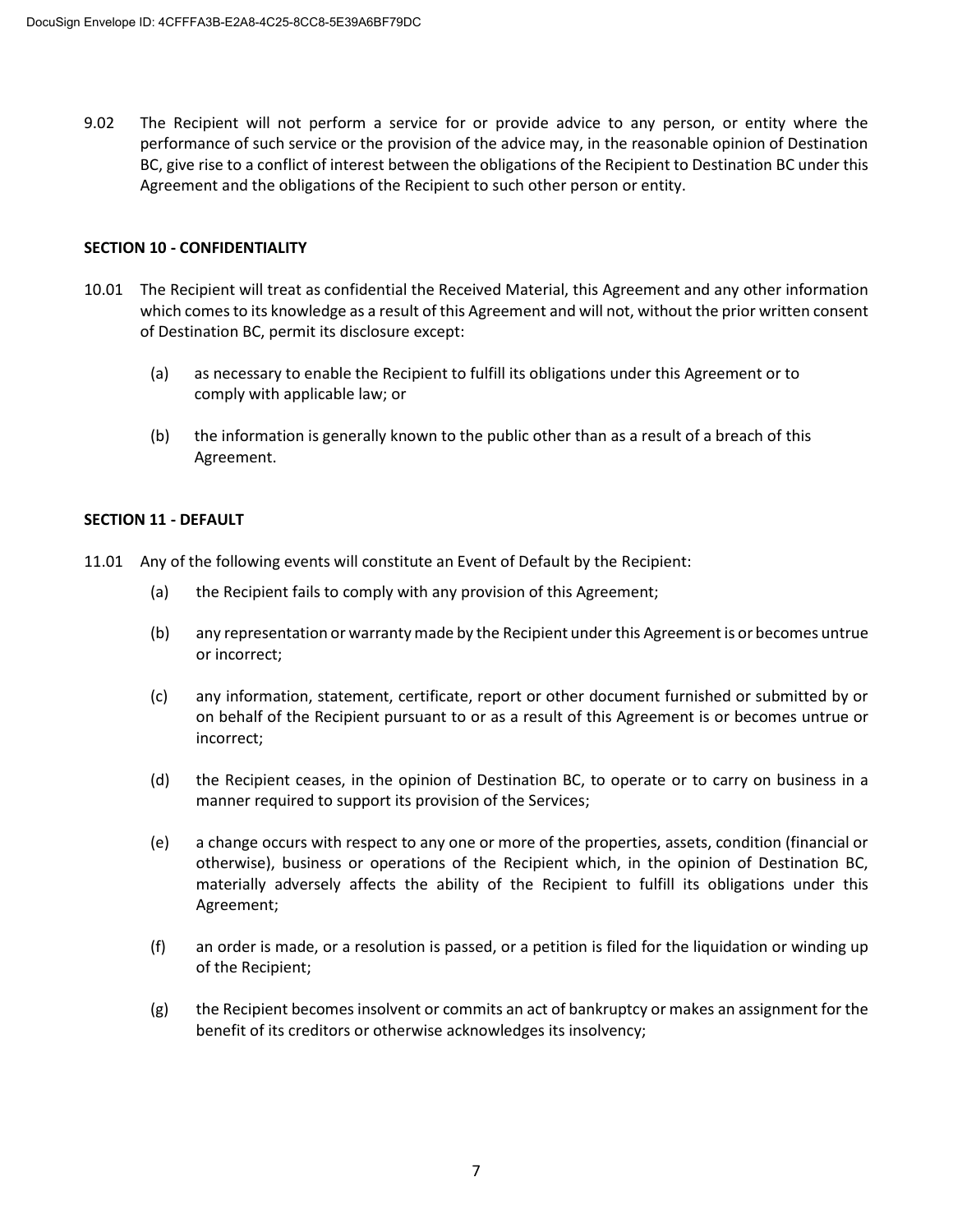- (h) a bankruptcy petition is filed or presented against, or a proposal under the *Bankruptcy and Insolvency Act* (Canada), the *Companies' Creditors Arrangements Act* (Canada) or similar legislation is made by, the Recipient;
- (i) a receiver or receiver manager of any property of the Recipient is appointed; or
- (j) the Recipient permits any sum which is not disputed to be due by it to remain unpaid after legal proceedings have been commenced to enforce payment thereof.

#### **SECTION 12 - TERMINATION**

- 12.01 Upon the occurrence of any Event of Default or at any time thereafter Destination BC may, notwithstanding any other provision of this Agreement, at its option, elect to do any one or more of the following:
	- (a) immediately terminate this Agreement, in which case the payment by Destination BC of the amount required under subsection 12.04(a) of this Agreement will discharge Destination BC of all liability to make payments to the Recipient under this Agreement;
	- (b) require the Event of Default be remedied within a time period specified by Destination BC;
	- (c) suspend any installment of the Financial Contribution or any other amount that is due to the Recipient while the Event of Default continues;
	- (d) waive in writing the Event of Default; or
	- (e) pursue any remedy or take any action available to it at law or in equity.
- 12.02 This Agreement may also be terminated for any reason:
	- (a) by Destination BC upon no less than 120 days written notice to the Recipient; or
	- (b) by the Recipient, on no less than 60 days prior written notice to Destination BC

and, in either case, the payment by Destination BC of the amount required under subsection 12.03 of this Agreement will discharge Destination BC of all liability to make payments to the Recipient under this Agreement.

- 12.03 Where this Agreement is terminated before full completion of the Services:
	- (a) Destination BC will pay to the Recipient that portion of the Financial Contribution which is equal to the portion of the Services completed to the satisfaction of Destination BC prior to termination, less any Overpayments and any amount withheld by Destination BC pursuant to section 3.03; and
	- (b) the Recipient will, within 30 days of such termination, repay to Destination BC any portion of the Financial Contribution which corresponds with the portion of the Services that Destination BC has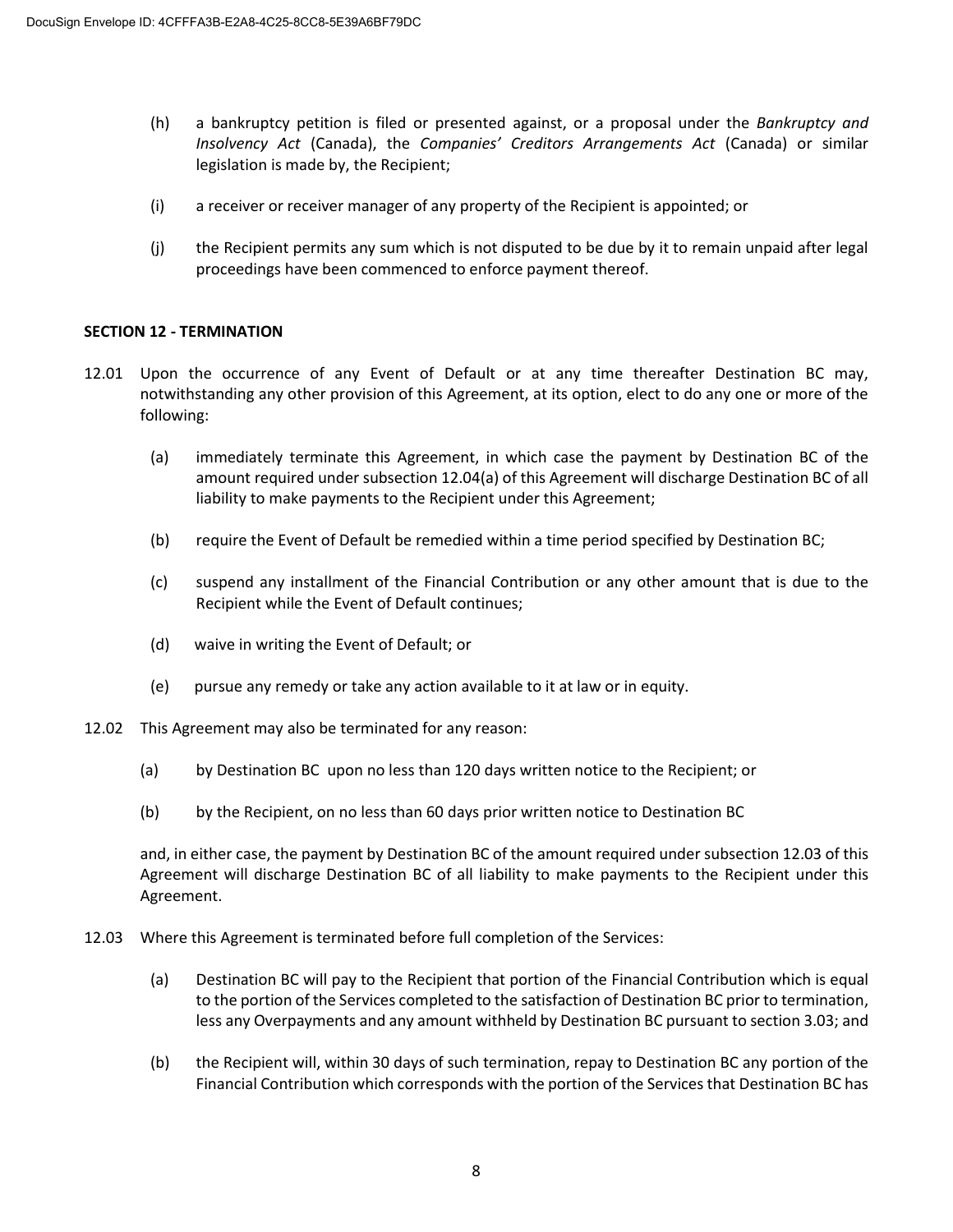notified the Recipient in writing was not completed to Destination BC's satisfaction before termination of this Agreement.

## **SECTION 13 - DISPUTE RESOLUTION**

- 13.01 Unless the parties otherwise agree in writing, in the event of any dispute between the parties arising out of or in connection with this Agreement, the following dispute resolution process will apply:
	- (a) the parties must initially attempt to resolve the dispute through collaborative negotiation;
	- (b) if the dispute is not resolved through collaborative negotiation within 15 Business Days of the dispute arising, the parties must then attempt to resolve the dispute through mediation under the rule of the Mediate BC Society; and
	- (c) if the dispute is not resolved through mediation within 30 Business Days of the commencement of mediation, the dispute must be referred to and finally resolved by arbitration administered by the Vancouver International Arbitration Centre under the *Arbitration Act* and conducted in accordance with its Rules of Arbitration by a single arbitrator.
- 13.02 Unless the parties otherwise agree in writing, an arbitration under section 13.01 will be held in Vancouver, British Columbia.
- 13.03 Unless the parties otherwise agree in writing or the arbitrator otherwise orders, the parties must share equally the costs of an arbitration under section 13.01 other than those costs relating to the production of expert evidence or representation by counsel.

#### **SECTION 14 - INSURANCE AND INDEMNITY**

- 14.01 The Recipient must comply with Schedule "C", which may be amended from time to time at the sole discretion of Destination BC on written notice to the Recipient.
- 14.02 Without limiting the generality of subsection 6.01(c), the Recipient will comply with, and must ensure that any Subcontractors comply with, all applicable occupational health and safety laws in relation to the performance of the Recipient's obligations under this Agreement, including the *Workers Compensation Act* in British Columbia or, as applicable, the similar laws of other jurisdictions.
- 14.03 The Recipient will indemnify and save harmless Destination BC, its directors, officers, employees, contractors and agents, from any losses, claims, damages, actions, causes of action, costs and expenses that Destination BC or any of its directors, officers, employees, contractors or agents may sustain, incur, suffer or put to at any time either before or after this Agreement ends, including any claim of infringement of third-party intellectual property rights, where the same or any of them are based upon, arise out of or occur, directly or indirectly, by reason of:
	- (a) any act or omission by the Recipient, or by any of the Recipient's agents, employees, officers, directors, or Subcontractors in connection with this Agreement; or
	- (b) any representation or warranty of the Recipient being or becoming untrue or incorrect,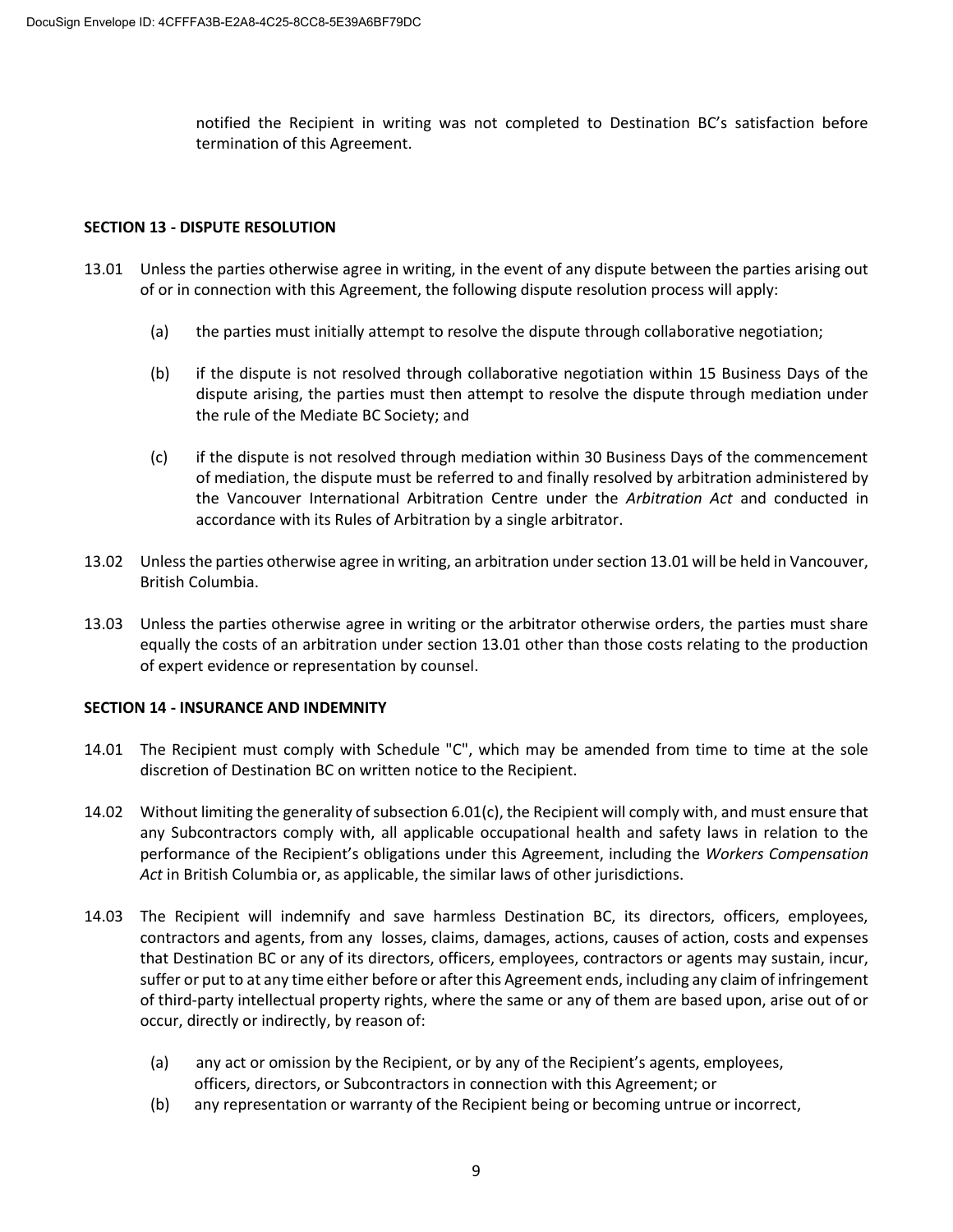excepting always liability arising out of the negligent acts or omissions of Destination BC or its directors, officers, employees, contractors, or agents.

#### **SECTION 15 - ASSIGNMENT AND SUBCONTRACTING**

- 15.01 The Recipient will not, without the prior written consent of Destination BC:
	- (a) assign, either directly or indirectly, this Agreement or any right of the Service Provider under this Agreement; or
	- (b) subcontract any obligation of the Recipient under this Agreement.
- 15.02 The Recipient must ensure that:
	- (a) any person retained by the Recipient to perform obligations under this Agreement; and
	- (b) any person by a person by a person described in subsection (a) of this section to perform those obligations

fully complies with this Agreement in performing those obligations.

- 15.03 No subcontract, whether consented to or not, entered into by the Recipient will relieve the Recipient from any of its obligations under this Agreement or impose upon Destination BC any obligation or liability arising from any such subcontract.
- 15.04 This Agreement will be binding upon Destination BC and its assigns and the Recipient and its successors and permitted assigns.

#### **SECTION 16 - OWNERSHIP**

- 16.01 Destination BC exclusively owns all property and intellectual property rights, including copyright, in the Received Material and any information, equipment or other property provided by or on behalf of Destination BC to the Recipient as a result of this Agreement and the Recipient will forthwith deliver any and all such Received Material, information, equipment or other property to Destination BC on written notice to the Recipient requesting delivery of the same, whether such a notice is given before, upon, or after the expiration or sooner termination of this Agreement.
- 16.02 As between the Recipient and Destination BC, the Recipient exclusively owns all intellectual property rights, including copyright, in the Material.

## **SECTION 17 - OTHER FUNDING**

17.01 If the Recipient receives funding for or in respect of the Services from any other person, firm, corporation or other government or governmental body, then the Recipient will immediately inform Destination BC and provide a summary of the funding received, and at Destination BC's request, the Recipient will provide Destination BC with full and complete details thereof. Destination BC, in its sole discretion, may determine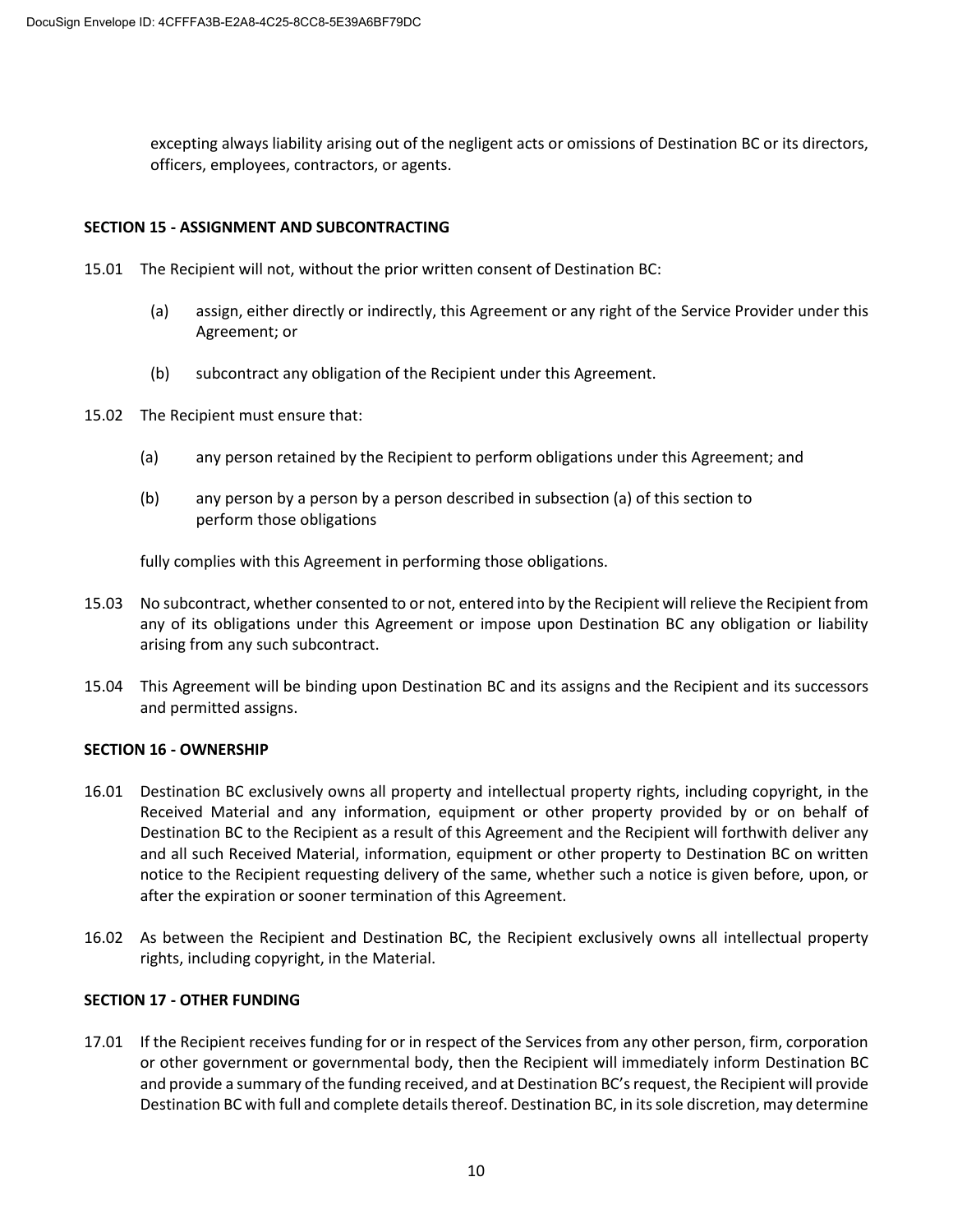whether such funding results in an Overpayment which may result in Destination BC, in its sole discretion, exercising its rights pursuant to section 3.04 of this Agreement.

- 17.02 The Recipient may secure additional funding for projects, initiatives and services from other sources, provided the projects or initiatives are not in conflict with the Recipient's commitments under this Agreement, and subject to the Recipient's compliance with the provisions of this Agreement, including without limitation this Article 17.
- 17.03 The Recipient may leverage the Financial Contribution provided as a part of this Agreement to obtain other funding so long as the Recipient complies with its obligations under this Agreement.
- 17.04 Nothing in this Agreement prevents the Recipient from submitting funding proposals for other projects or initiatives to Destination BC, nor does it prevent Destination BC from entering into additional agreements with the Recipient for services not covered under this Agreement.

## **SECTION 18 - NOTICES**

18.01 Any legal notice required or permitted to be given under this Agreement and any formal written communication (not including day to day business communications) from the Recipient to Destination BC must be mailed or personally delivered to the following address:

Destination BC 510 Burrard Street, 12<sup>th</sup> Floor Vancouver, BC V6C 3A8

Attention: Chief Executive Officer

18.02 Any legal notice required or permitted to be given under this Agreement and any formal written communication (not including day to day business communications) from Destination BC to the Recipient must be mailed or personally delivered to the following address:

Thompson Okanagan Tourism Association 2280-D Leckie Road Kelowna, British Columbia V1X 6G6

Attention: Chief Executive Officer

- 18.03 Any written communication contemplated in this Article 18 from either party will be deemed to have been received by the other party on the fifth Business Day after mailing in British Columbia or on the date of personal delivery if personally delivered.
- 18.04 Either party may, from time to time, notify the other party in writing of a change of address and, following the receipt of such notice, the new address will, for the purposes of this Article 18, be deemed to be the address of the party giving notice.

#### **SECTION 19 - NON-WAIVER**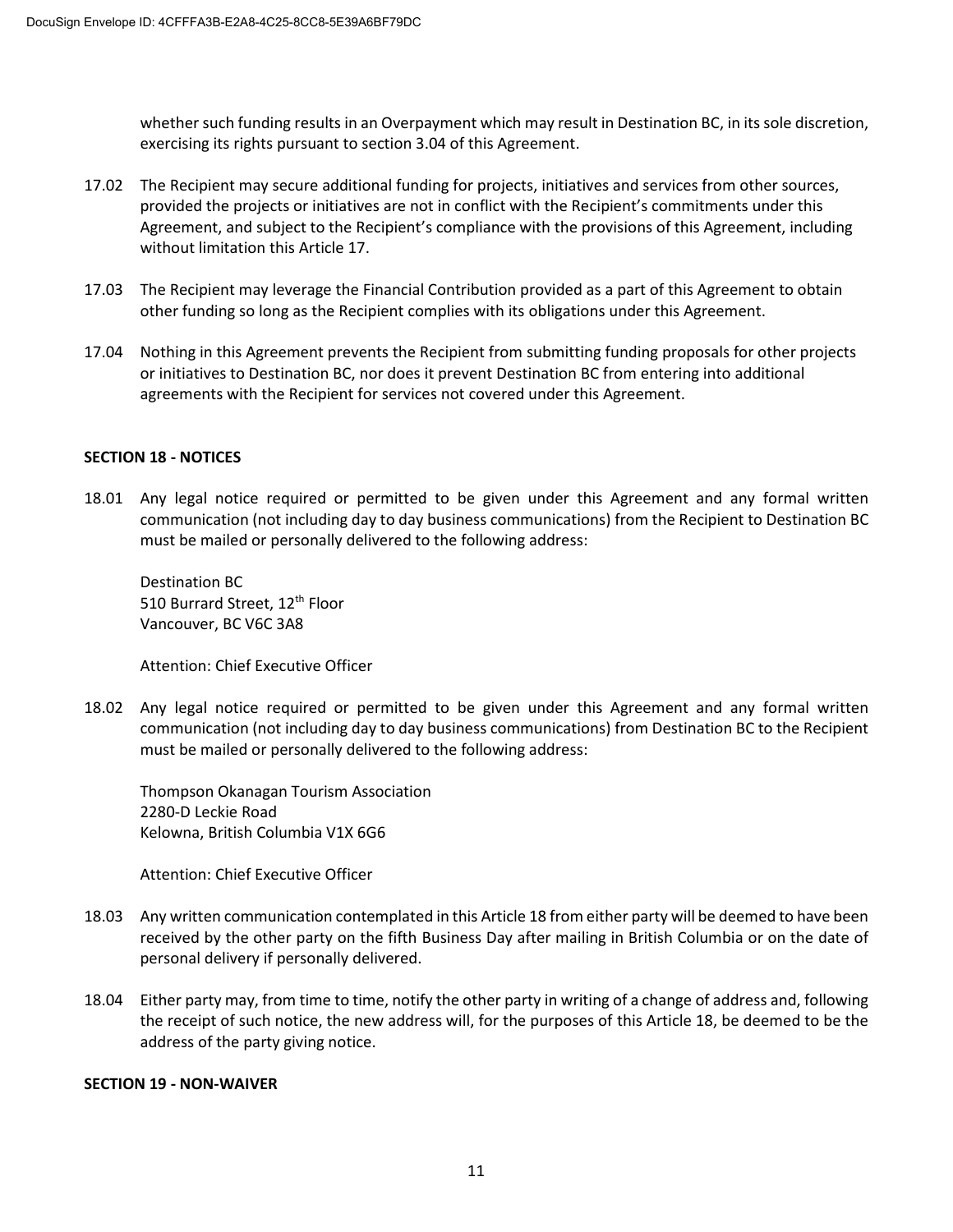- 19.01 No waiver of any term or condition of this Agreement or the satisfaction of a condition or nonperformance of an obligation by the Recipient under this Agreement will be effective unless it is in writing and signed by Destination BC.
- 19.02 Unless otherwise specified in writing and signed by Destination BC, no waiver will operate as a continuing waiver or a waiver of any other obligation or right under this Agreement.

#### **SECTION 20 - ENTIRE AGREEMENT**

20.01 This Agreement, including the Schedules, constitutes the entire Agreement between the parties with respect to the subject matter of this Agreement.

#### **SECTION 21 - SURVIVAL OF PROVISIONS**

21.01 All of the provisions of this Agreement in favour of Destination BC including, without limitation, sections 3.01 to 3.05, 5.01 to 5.03, 6.01(c), 7.01, 7.02, 8.01, 8.02, 10.01, 12.01, 12.03, 13.01 to 13.03, 14.01, 14.03, 15.03, 15.04, 16.01, 16.02, 17.03, 17.04, 18.01 to 18.04, 19.01, 19.02, 21.01, 22.07 to 22.09 and all of the rights and remedies of Destination BC, either at law or in equity, will survive any expiration or sooner termination of this Agreement.

#### **SECTION 22 - MISCELLANEOUS**

- 22.01 This Agreement will be governed by and construed in accordance with the laws applicable in the Province of British Columbia.
- 22.02 The Schedules to this Agreement (including any appendices or other documents attached to, or incorporated by reference into, those Schedules) are part of this Agreement.
- 22.03 No amendment or modification to this Agreement will be effective unless it is in writing and signed by or on behalf of the parties.
- 22.04 If any provision of this Agreement or the application to any person or circumstance is invalid or unenforceable to any extent, the remainder of this Agreement and the application of such provision to any other person or circumstance will not be affected or impaired thereby and will be enforceable to the extent permitted by law.
- 22.05 Nothing in this Agreement operates as a consent, permit, approval or authorization by Destination BC or any governmental authority or agency to or for anything related to the Services that the Recipient is required to obtain unless it is expressly stated herein to be such a consent, permit, approval or authorization.
- 22.06 Where the Recipient is a corporation, the Recipient warrants that the signatory has been duly authorized by the Recipient to execute this Agreement without corporate seal on behalf of the Recipient.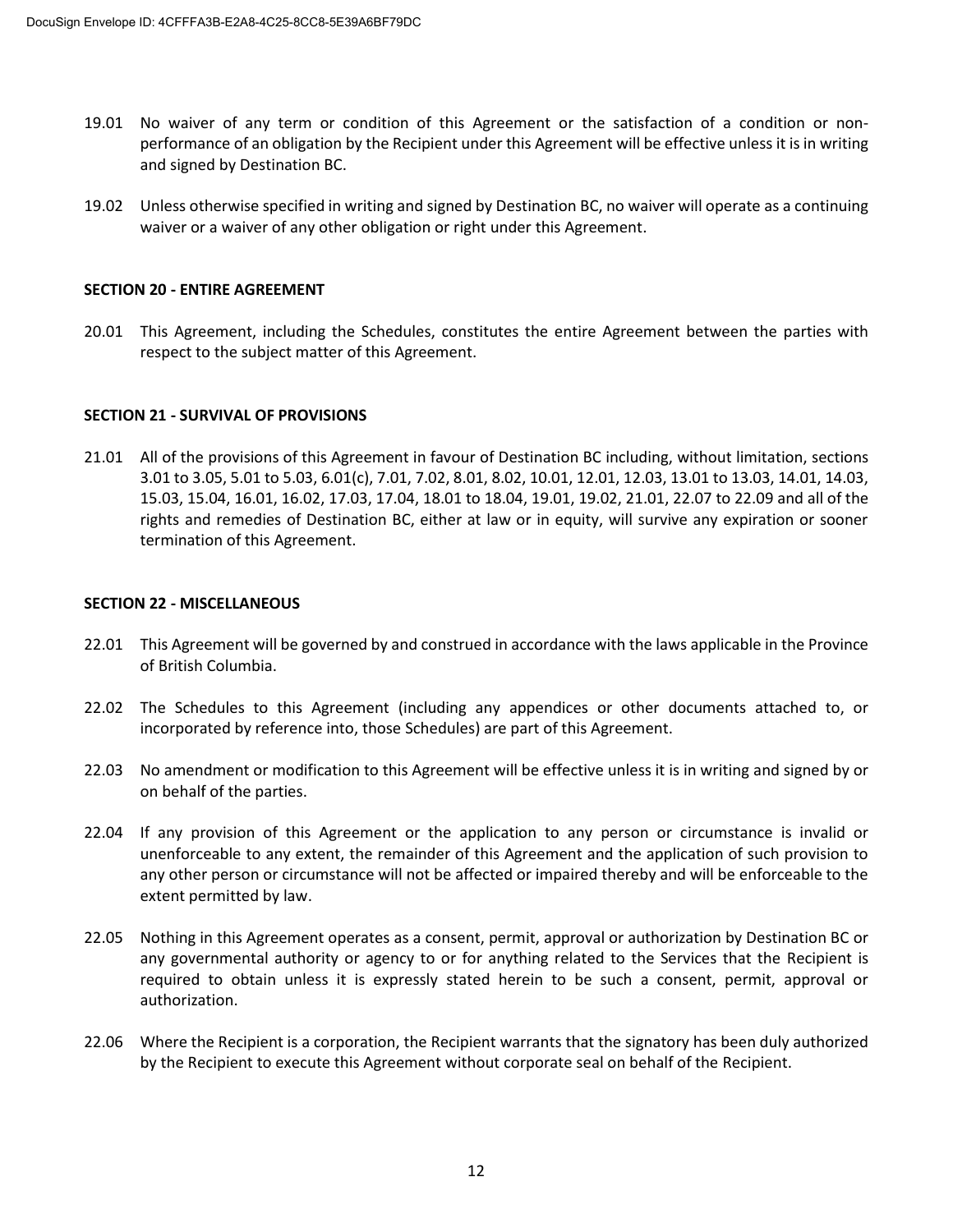- 22.07 For the purpose of sections 22.08 and 22.09, an "Event of Force Majeure" includes, but is not limited to, acts of God, changes in the laws of Canada, governmental restrictions or control on imports, exports or foreign exchange, wars (declared or undeclared), fires, floods, storms, strikes (including illegal work stoppages or slowdowns), lockouts, labour shortages, freight embargoes and power failures or other cause beyond the reasonable control of a party.
- 22.08 Neither party will be liable to the other for any delay, interruption or failure in the performance of their respective obligations if caused by an Event of Force Majeure, in which case the time period for the performance or completion of any such obligation will be automatically extended for the duration of the Event of Force Majeure.
- 22.09 If an Event of Force Majeure occurs or is likely to occur, then the party directly affected will notify the other party forthwith, and will use its reasonable efforts to remove, curtail or contain Event of Force Majeure as soon as is reasonably practicable after notice of the same has come to its attention.
- 22.10 The headings in this Agreement are inserted for convenience only and do not form part of this Agreement.
- 22.11 In this Agreement:
	- (a) "includes" and "including" are not intended to be limiting;
	- (b) unless the context otherwise requires, words expressed in the singular include the plural and vice versa; and
	- (c) unless otherwise specified, a reference to a statute by name means the statute of British Columbia by that name, as amended or replaced from time to time.
- 22.12 Time is of the essence in this Agreement and, without limitation, will remain of the essence after modification or extension of this Agreement, whether or not expressly restated in the document effecting the modification or extension.
- 22.12 If there is a conflict between a provision in a Schedule to this Agreement and any other provision of this Agreement, the provision of the Schedule is inoperative to the extent of the conflict unless the Schedule states that it operates notwithstanding a conflicting provision of this Agreement.
- 22.13 This Agreement may be entered into by a separate copy of this Agreement being executed by, or on behalf of, each party and that executed copy being delivered to the other party by a method provided for in sections 18.01 and 18.02 or any other method agreed to by the parties.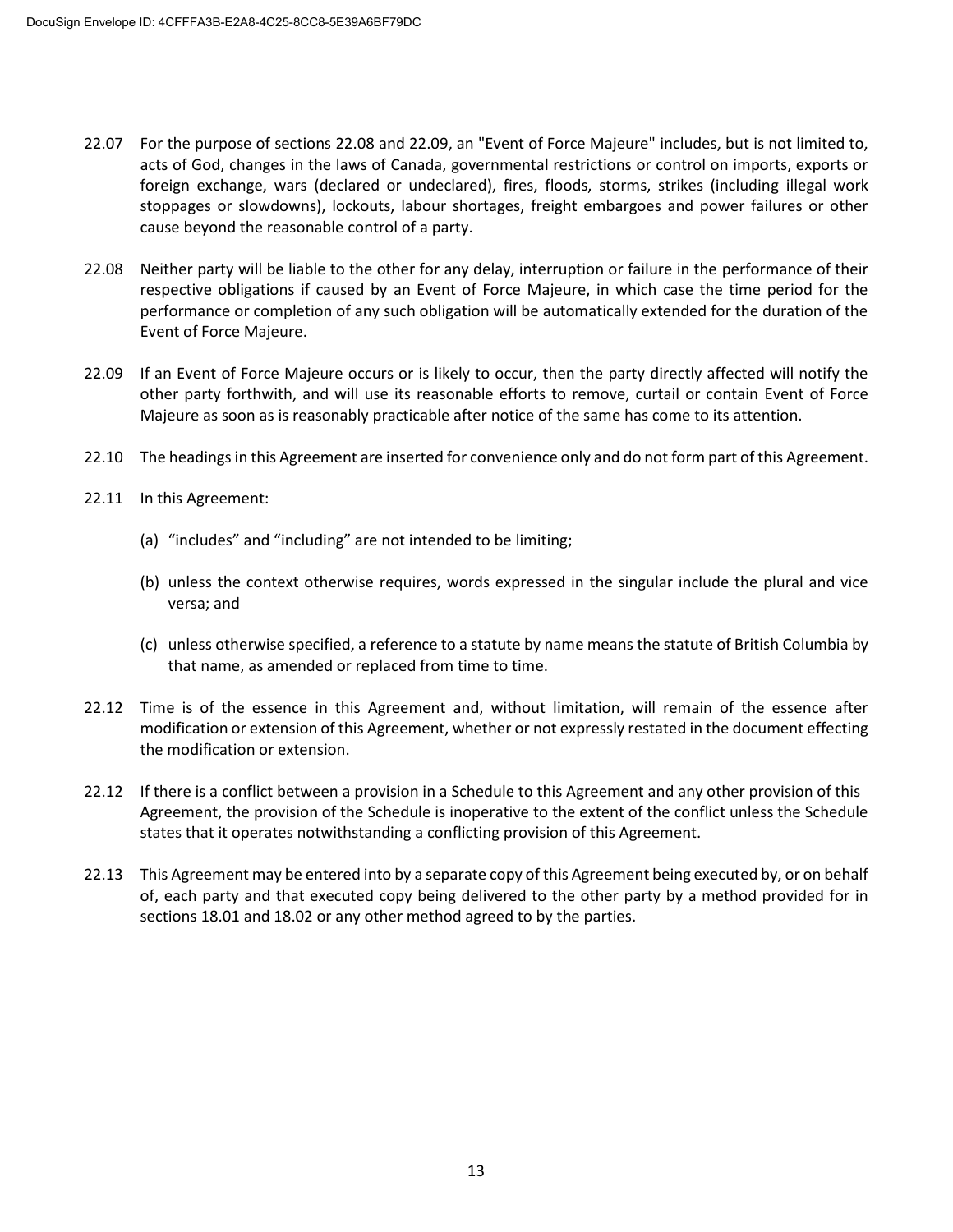The parties have executed this Agreement as follows:

| SIGNED on the 29 day of July<br>2021 by the Recipient (or, if not an<br>individual, on its behalf by its authorized<br>signatory):                  | SIGNED on the 29 day of<br>July<br>, 2021 on behalf of<br>Destination BC Corp. by its authorized<br>signatory:                                 |  |  |
|-----------------------------------------------------------------------------------------------------------------------------------------------------|------------------------------------------------------------------------------------------------------------------------------------------------|--|--|
| DocuSigned by:<br>llen, Walker-Matthews<br>Signature<br>-21C673B686CF47C<br>Ellen Walker-Matthews<br><b>Print Name</b><br>CEO<br><b>Print Title</b> | DocuSigned by:<br>Signature<br>-7921E9B079E1498<br><b>Richard Porges</b><br><b>Print Name</b><br>Interim President & CEO<br><b>Print Title</b> |  |  |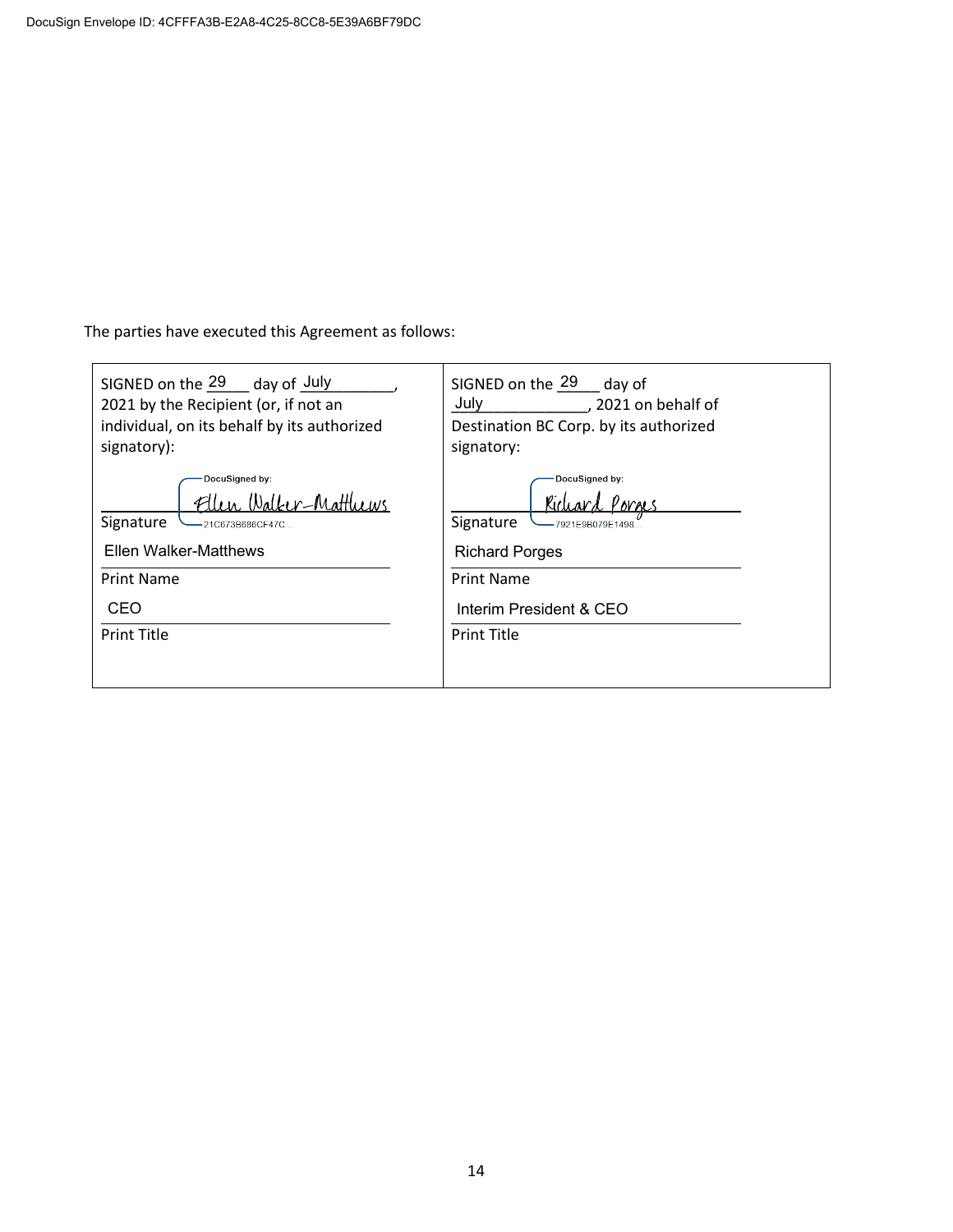## **SCHEDULE "A" - SERVICES**

## **ARTICLE 1 - TERM**

#### **1.01 Term**

Notwithstanding the actual date of execution and delivery of this Agreement, the term of this Agreement (the "Term") commences on July 1, 2021 (the "Effective Date") and ends on March 31, 2024, unless extended in accordance with section 1.02 below or earlier terminated pursuant to the provisions of this Agreement.

## **1.02 Extension**

The Term of this Agreement may be extended for one additional two-year period at the mutual consent of both Parties.

#### **ARTICLE 2 - PROGRAM DESCRIPTIONS**

#### **2.01 Background & Objectives - General**

British Columbians continue to face significant challenges as a result of the COVID-19 pandemic. Recovering from the pandemic will require focused direction, strong alignment and ongoing engagement between public sector organizations and the Government of British Columbia. Rebuilding British Columbia's tourism industry while the path of recovery from COVID-19 and the long-term impacts of the pandemic on the tourism industry and British Columbia society in general, are not fully understood or predictable, will require that Destination BC, its partners and service providers and the agreements that govern their relationships, be flexible, agile and responsive to changing circumstances over the next three years. The benefits of this Shared Cost Arrangement will only be fully realized if the partners collaborate strongly, plan together and create mechanisms to respond quickly to potentially rapidly changing circumstances.

Government has set the following five overarching foundational principles for the entire public sector that inform all of Destination BC's policies, programs, services, and services provided on behalf of Destination BC:

- Putting people first;
- Lasting and meaningful reconciliation;
- Equity and anti-racism;
- A better future through fighting climate change; and
- A strong, sustainable economy that works for everyone.

Further to the foundational principle of lasting and meaningful reconciliation, Destination BC's work is governed by British Columbia's "United Nations Declaration [on the Rights of Indigenous Peoples Act](https://www.leg.bc.ca/parliamentary-business/legislation-debates-proceedings/41st-parliament/4th-session/bills/first-reading/gov41-1)" and the "Draft [Principles that Guide the Province of British Columbia's Relationship with](https://www2.gov.bc.ca/assets/gov/careers/about-the-bc-public-service/diversity-inclusion-respect/draft_principles.pdf) Indigenous Peoples." Programs and Services provided by, or on behalf of Destination BC will be consistent with the Act and the Draft Principles.

As a Crown agency, Destination BC also operates under the Taxpayer Accountability Principles: efficiency, accountability, appropriate compensation, service, respect, and integrity, ensuring Destination BC's programs reflect the priorities and values of government and their shareholders—the citizens of B.C.

Destination BC's 2020/21[-2022/23 Corporate Strategy,](https://www.destinationbc.ca/content/uploads/2021/03/CorporateStrategy2020-2023_March2021_Update-March-9.pdf) related Global Marketing and Destination Development Strategies, and the Super, Natural British Columbia® brand all align with Destination BC's legislated purpose, as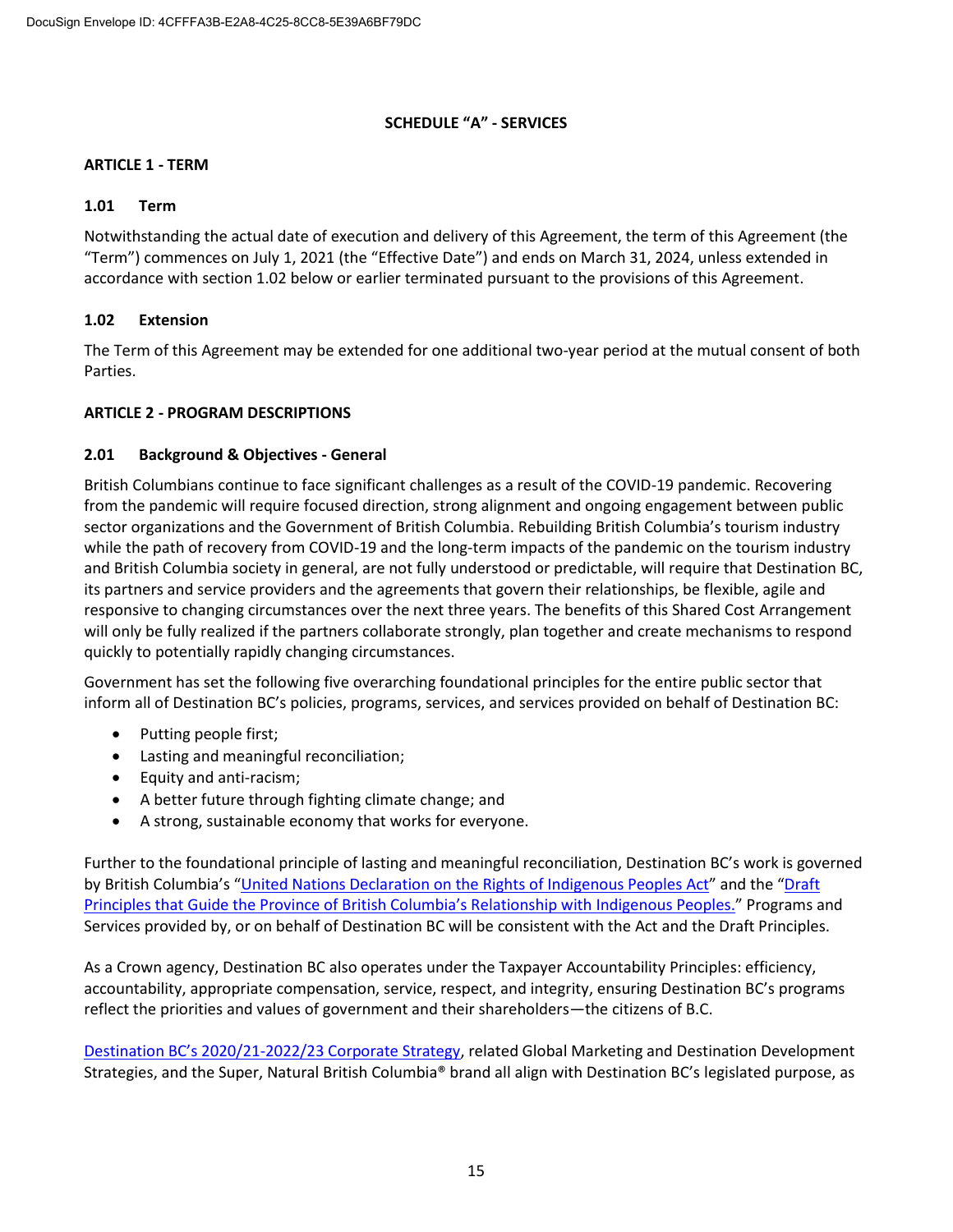articulated in the *Destination BC Corp. Act*. Destination BC's [annual Mandate Letter](https://www.destinationbc.ca/content/uploads/2021/06/2021-22DBCMandateLetter-Signed_Final.pdf) identifies the Government and Minister's specific priorities for the Corporation each year.

Destination BC has a long-standing contractual relationship with BC's Regional Destination Management Organizations ("RDMO"). Although each RDMO delivers services on behalf of Destination BC, each is an independent organization with its own Board of Directors and governance. Destination BC enters into agreements with each RDMO to support the achievement of Destination BC's key strategic priorities and increase the net benefits of tourism for all British Columbians and create long-term competitiveness for BC 's tourism industry. "Net benefits" simultaneously considers social, cultural, environmental, and economic benefits, and costs.

• **As set out in the Destination BC's** [2021/22-2023/24 Service Plan](https://www.destinationbc.ca/content/uploads/2021/04/2021-22DBCService-Plan_Final.pdf)

# • **Goal 3 to create a "Powerful Marketing Network"**

*"Objective 3.1: Collaborate with Regional Destination Management Organizations, and other key stakeholders, partners, and communities to align and focus on collective marketing and destination development efforts."*

• Destination BC will continue to work with the Ministry of Tourism, Arts, Culture and Sport and the RDMOs on the strategic planning and reporting of the Destination Development Program to ensure alignment with provincial tourism priorities outlined in the Strategic Framework for Tourism in B.C. and Destination BC's 'Invest in Iconics' strategy.

This "Background and Objectives – General" section will be reassessed each year against annual updates to the Destination BC Service Plan and Mandate Letter and any changes in Destination BC's Corporate Strategy or legislated purpose, or both, and updated accordingly by way of amendment to this Agreement.

## **2.02 Background and Objectives – Program Specific**

The Financial Contribution is being made available to the Recipient for Services to support the Destination BC programs set out below in this section. Programs supported by the Financial Contribution will be reassessed annually through the annual integrated planning process, as described in 2.06 (b). The required Projects and Services required to support each Destination BC program area will be developed annually through the RDMO-DBC Program planning process and documented in the annual Regional Operations Plan and associated Project Charters, as described in 2.06 (c) and (d). All program areas will support the development of Indigenous cultural tourism, as appropriate, with the concurrence of Indigenous Tourism BC.

During the annual integrated planning process and regularly throughout the year, Destination BC will provide data sharing and invite input and discussion to help the Recipient develop the Regional Operations Plan and inform other activities covered under the Agreement. The annual integrated planning process will provide the Recipient with the opportunity to provide advice, input and feedback on all Destination BC programs, including those not covered under this Agreement such as Research & Analytics, and Destination BC's Co-operative Marketing Partnerships Program.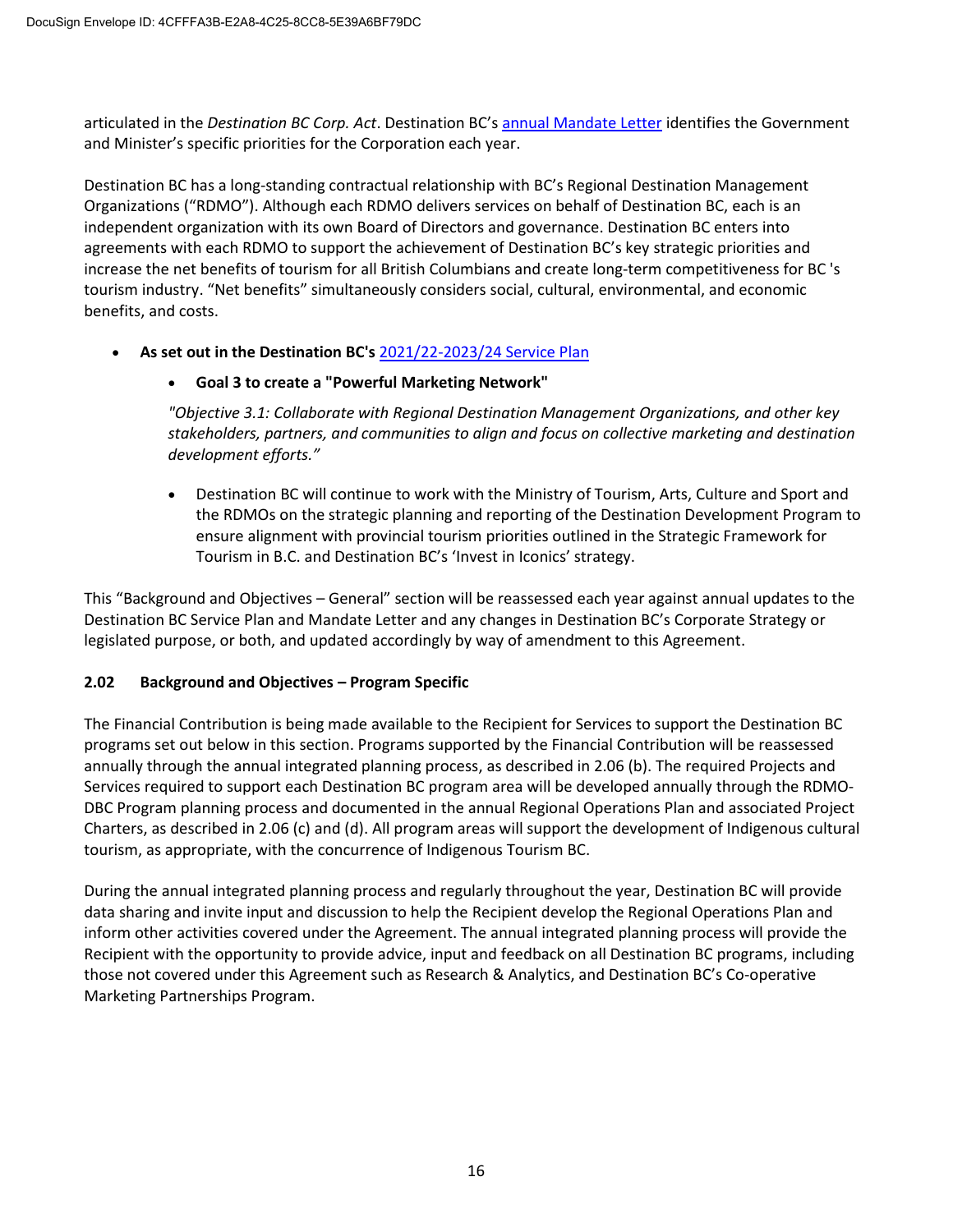#### **Destination Development**

#### *Background*

Destination development is the strategic planning and advancement of defined geographic areas to support the evolution of desirable destinations for travellers, focussing on the supply side of tourism, to provide long term benefits for all residents of the geographic area. Destination development leads to more compelling experiences, quality infrastructure, and remarkable services to entice repeat visitation and responsible travel. Destination BC offers destination development planning assistance, in partnership with Indigenous Tourism BC, the Ministry of Tourism, Arts, Culture and Sport, and the RDMOs, to support the ongoing viability of BC's tourism sector. Across the province, nineteen 10-year destination development strategies have been created which inform tourism region strategies. These strategies guide the long-term growth of tourism experiences and net benefits for the province and its residents.

## *Objectives*

Year by year objectives will be evolve as the program matures and will be determined through the annual Integrated Planning Process.

For 2021-22 objectives could include:

- Updating the planning area and regional destination development plans for the impacts of COVID and priorities for recovery;
- Communicating the updated priorities with industry, communities, First Nations, and all levels of government;
- Making progress on Planning Area Strategy implementation; and
- Increased alignment of marketing & development for planning area partners.

#### **Destination Stewardship**

#### *Background*

To build a strong future for all British Columbians, and for generations to come, Destination BC wants to be excellent stewards of our province—ensuring we thoughtfully develop the economic, social, cultural, and environmental benefits of tourism across British Columbia. Destination BC is doing more to balance all aspects of sustainability and are working on specific areas that benefit from a provincial leadership role. Through this strategic imperative, we are focused on three key elements:

#### *UNDRIP and Truth and Reconciliation Calls to Action*

- Working in partnership with industry, governments, and Indigenous Tourism BC to better support Indigenous communities that want to benefit from tourism
- Working with industry to understand, support, and implement the United Nations Declaration on the Rights of Indigenous Peoples and Reconciliation

#### *Sustainability*

- Working with the provincial government and all our industry partners to support the implementation of Clean BC, the provincial strategy to reduce carbon pollution, increase use of clean energy, and reduce waste
- Assessing BC tourism against the United Nations 17 Sustainable Development Goals
- Supporting the development of more accessible and inclusive tourism experiences and employment
- Educating industry, residents, and visitors on sustainable tourism practices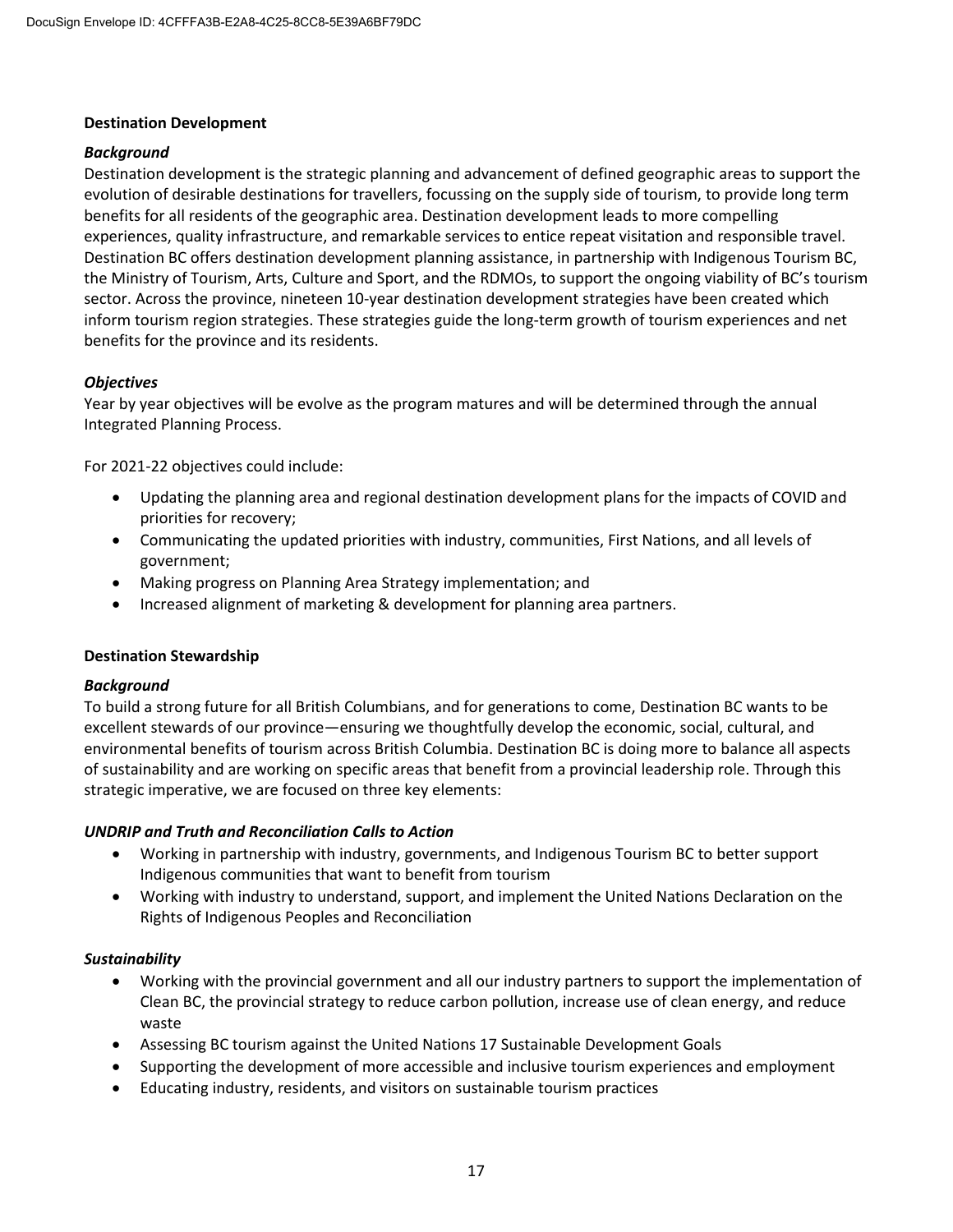• Managing visitor volume provincially through seasonal and geographic dispersion

# *Resident Quality of Life*

• Ensuring sustainable tourism growth contributes to the economic well-being and social fabric of BC communities

Engaging residents in tourism and building public awareness of the benefits that tourism brings to all British Columbians

## *Objectives*

Year by year objectives will evolve as the program matures and will be determined through the annual Integrated Planning Process.

For 2021-22 objectives could include:

- More accessible tourism experiences available for visitors;
- Visitors are more aware of available accessible tourism experiences;
- More BC residents believe that the tourism industry plays an important role in the economic well-being of British Columbia; and
- More BC residents agree that tourism supports a greater diversity of amenities in their community than would be feasible without visitors.

# **Industry Training & Business Advisory Services**

# *Background*

Industry Development provides learning programs and resources that support BC's small and medium sized tourism businesses, and other organizations in their efforts to deliver outstanding guest experiences, effective marketing, and tangible business results, focussing on programs not readily available from other suppliers and aligned with Destination BC's Corporate Strategy. Industry Development is responsible for the Learning Centre, which provides access to resources and tools, best practices, workshops, training programs, and insights for BC's tourism industry. In addition, Industry Development manages outreach to the tourism industry to actively engage them in Destination BC's Marketing and Industry Development programs, including business listings on HelloBC.com and Product Presentations.

## *Objectives*

Annual objectives will be set year by year through the annual Integrated Planning Process.

Short- and long-term objectives could include:

- Destination BC Learning and Development resources evolve with changes in highest priority industry needs (within Destination BC's mandate);
- More tourism businesses and partners in each region of the province benefit from Destination BC Learning and Development training opportunities and resources available to them;
- Destination BC workshop participants are supported post-workshop to adopt training outcomes and develop new skills and products;
- Small and medium sized businesses receive the training and assistance to support their recovery from the pandemic and their future success; and
- More accessible tourism businesses are available for visitors.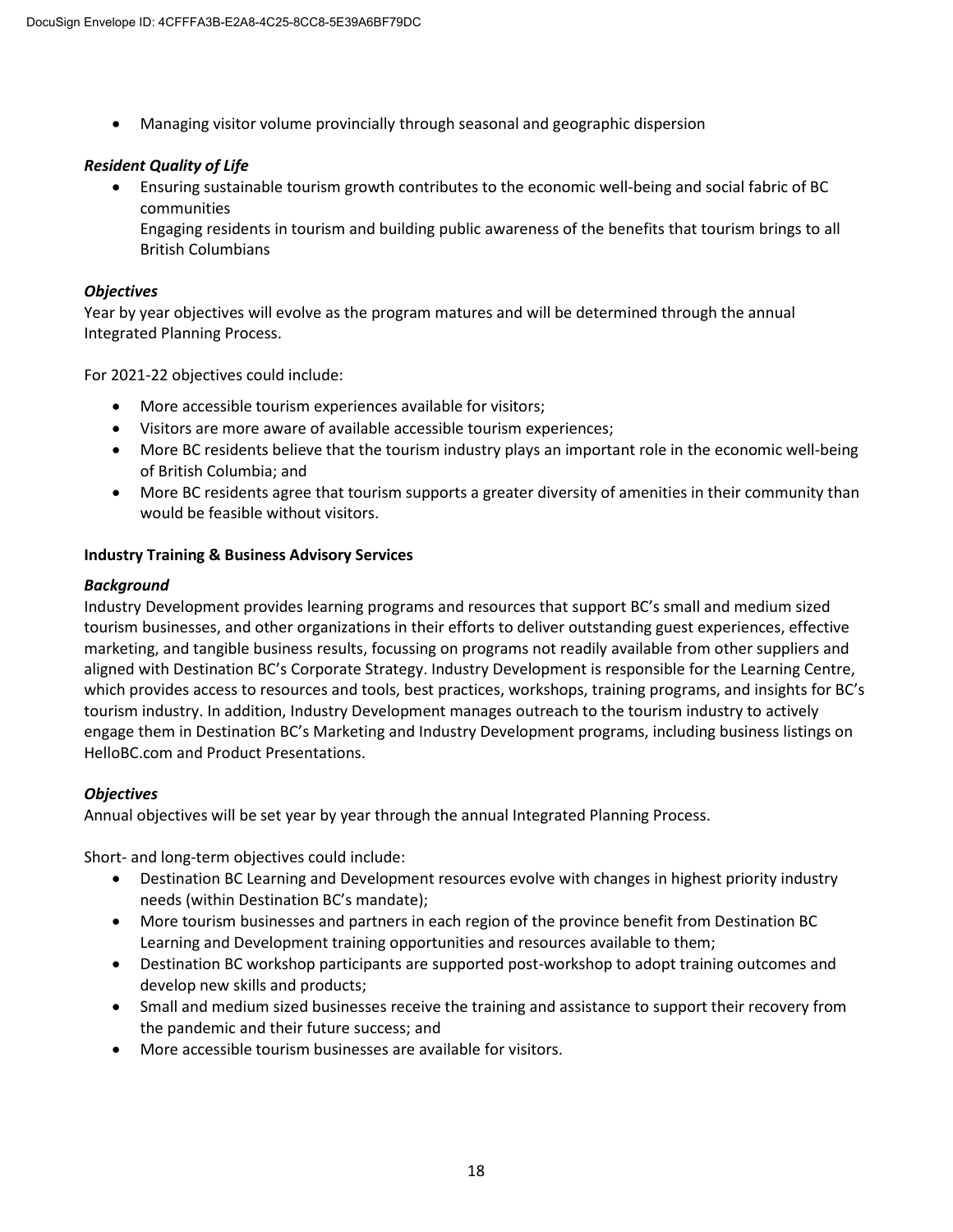#### **Invest in Iconics Strategy**

#### *Background*

The Invest in Iconics strategy is a key element of Destination BC's 2020-23 Corporate Strategy. The Invest in Iconics strategy supports the revenue growth target in the (pre-CVOID) Strategic Framework for Tourism in BC and to achieve greater dispersion of the benefits of tourism throughout British Columbia. To dramatically increase tourism revenue and net benefits responsibly and sustainably, travellers need truly compelling reasons to travel to more places in British Columbia in more seasons. The Invest in Iconics Strategy was informed by an extensive review of global best practices, 300+ existing travel routes and destinations in BC, research on our core markets and the Destination Development strategies developed within the 19 planning areas and four regions.

Since the strategy was initially developed, the COVID-19 pandemic has had a devastating impact on the tourism industry. While the tourism industry's priorities have temporarily shifted to focus on business survival and continuity, Destination BC continues to develop this strategy (albeit it at a different pace) to ensure BC's recovery and renewal in what will be a very competitive international environment.

The Invest in Iconic strategy focuses on creating, branding, and marketing travel routes and destinations to grow BC's tourism revenue by incrementally increasing seasonal dispersion of travelers to mature destinations and geographic dispersion of visitors to high-potential destinations around BC. Integral to this strategy is the integration of place branding and place making:

#### *Iconics – Place Branding*

• Place branding uncovers and elevates the unique appeal and identity of a destination, then distills it into a strategic positioning with differentiating characteristics that are competitively distinctive and globally compelling.

## *Iconics – Place Making*

• Place Making is an approach to the design, management, and enhancement of destinations for both residents and travellers. It involves working collaboratively with governments, industry partners, residents, and brand experts to turn a destination's vision into reality, by strategically deliberate in the creation of experiences, products and services that elevate and deliver on the place brand's unique selling proposition.

Integrated place branding and place making has the power to dramatically increase interest in and travel to destinations and enhance the in-destination experience for residents and visitors, fueling sustainable growth for British Columbia's tourism industry.

## *Objectives (long term)*

- World famous travel routes and destinations that drive increased revenue and benefits for all parts of British Columbia, in all seasons, creating a year-round robust tourism sector in BC;
- Traveler and resident expectations are exceeded experiences deliver on the brand promise, creating positive word of mouth fueling future visitation;
- Strong industry support and alignment tourism organizations, businesses, operators, and workers are proud to market themselves as part of an Iconic and see direct business benefits from doing so;
- Compelling public and private tourism development opportunities and funding/financing mechanisms for investment; and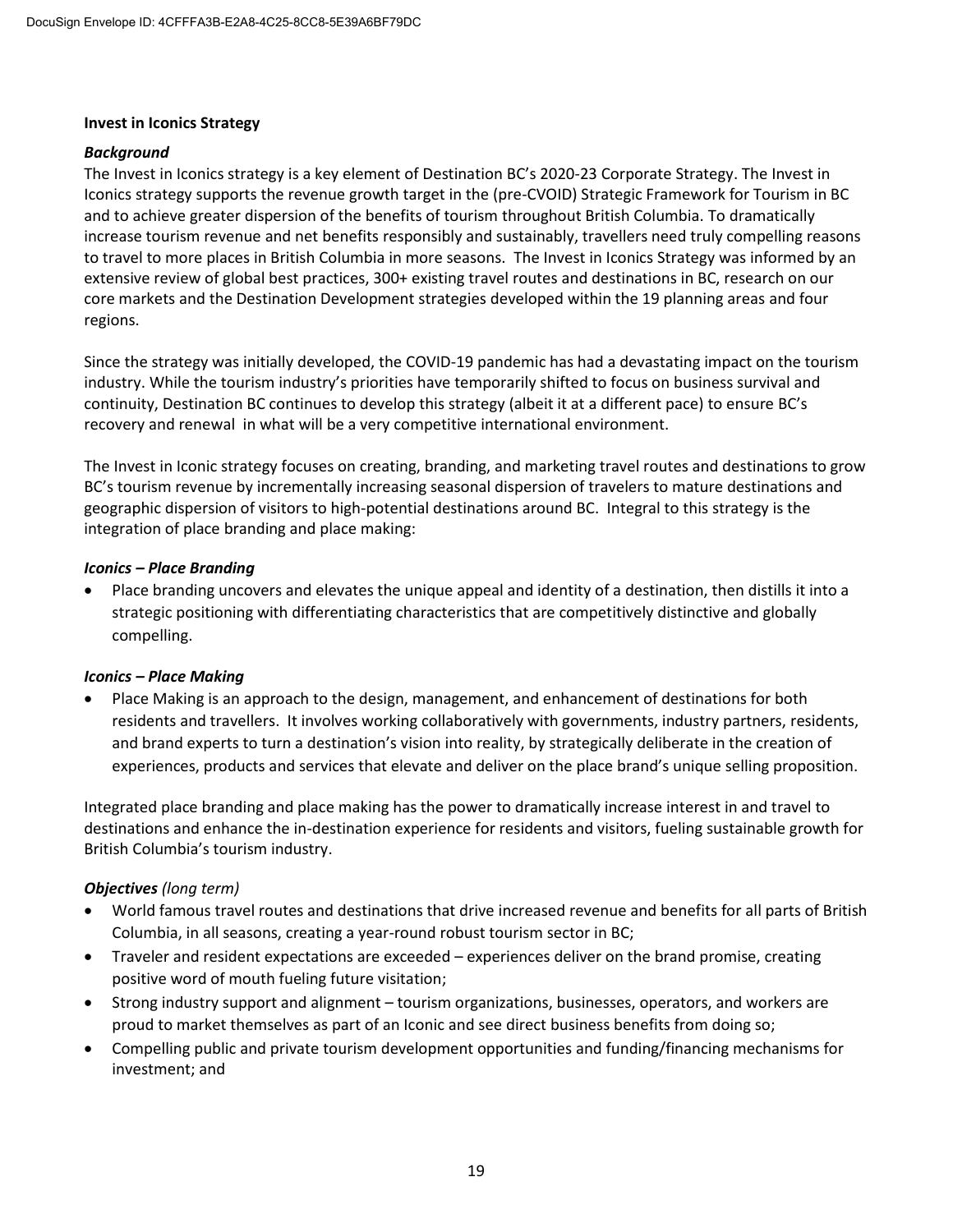• Creating a better province for all British Columbians – enhanced job opportunities, livability, and enjoyment of all parts of BC for its residents.

Year by year objectives will be evolve as the program matures and will be determined through the annual Integrated Planning Process.

# **Travel Trade**

# *Background*

Travel trade is a key channel to reach consumers in overseas markets. Travel trade includes online travel agents, receptive tour operators, tour operators, wholesalers, and travel agents. Located in the country they are selling to, the travel trade has an intimate knowledge of the travellers' interests and motivations and promote tourism experiences and vacations. Working with the travel trade in a variety of overseas markets helps British Columbia's tourism industry achieve a "balanced portfolio" of markets. Destination BC works with international tour operators on itinerary development support, product knowledge, training and education, familiarization tours, and joint marketing initiatives, to drive business.

# *Objectives*

- Quality Travel Trade familiarization tours ("FAMs") and experiences are delivered in collaboration with regional stakeholders;
- Tourism businesses and organizations in all regions of the province understand the value of and support Travel Trade FAMs;
- Attendance at relevant trade and media shows; and
- The number of FAMs and shows that Destination BC and the RDMOs participate in and performance measures and annual targets will be determined annually through Integrated Planning.

# **Travel Media**

## *Background*

The Travel media relations program works with travel media, journalists or outlets who specialize in telling travel and lifestyle stories, to create exposure for BC as a destination of choice. Travel media relations is an essential marketing channel to tell our brand story, build awareness, and encourage target travellers to visit BC. The program team works with journalists, freelance writers, social influencers, editors, and broadcasters on travelfocused stories to build destination awareness in our top markets. Destination BC Travel Media Specialists support media with research, travel planning, image sourcing, interview contacts, filming, and more.

## *Objectives*

- High level of consumer awareness of Iconics is generated through unpaid media in collaboration with Destination BC;
- Quality Iconics FAM experiences suitable for the media outlets are delivered in collaboration with regional stakeholder;.
- Iconics story ideas and media pitches suitable to share with media outlets have been generated in collaboration with key stakeholders and communities;
- Tourism businesses and organizations in all regions of the province understand the value of Travel Media and support travel media FAMs; and
- An annual plan, performance measures and targets will be set through the integrated planning process.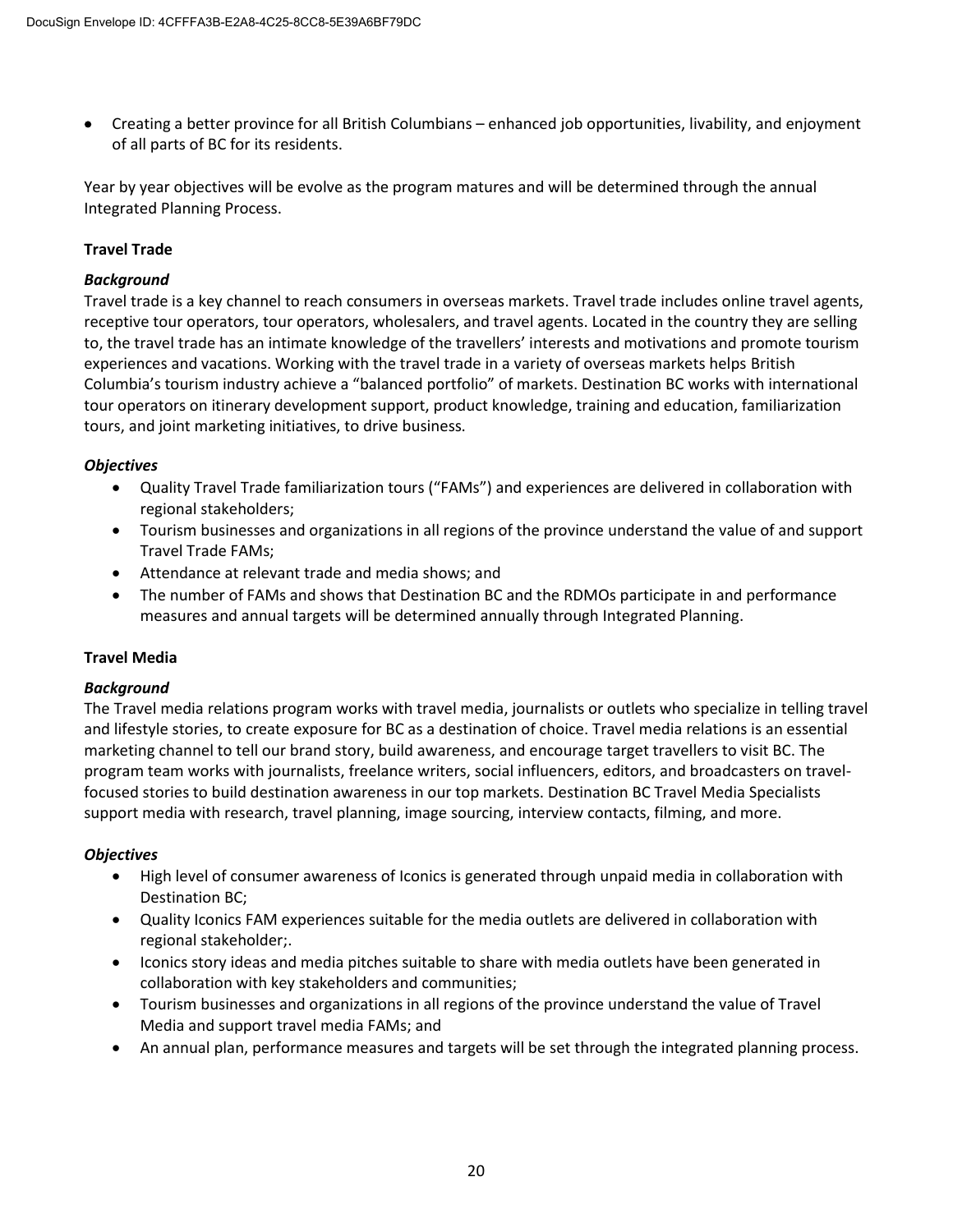## **Content Marketing**

# *Background*

Destination BC's Global Content team creates and curates content and collaborates with others across the province to produce compelling stories in multiple formats. Content marketing connects global travellers with stories that bring the Super, Natural British Columbia brand to life, integrating links to trip planning and industry partners, applying insights from key distribution platforms, and amplifying real stories from BC visitors. Destination BC's content marketing strategy has a strong focus on immersive, compelling multimedia content, designed to create emotional urgency to visit British Columbia. It focuses on delivering content tailored to motivate our target markets in the right channels at the right time. Destination BC takes a shared approach to content marketing, built on common tools, processes, and expertise. The shared approach enables content collaboration across BC's tourism network by providing a virtual library for industry partners to access, contribute, and share content.

# *Objectives*

- More partner content is included in DBC's marketing activities;
- All areas of BC are represented in content commonwealth programs;
- Potential travellers receive timely, accurate information through Destination BC's content marketing activities;
- Tourism industry partners across the province are represented through our Recovery marketing efforts; and
- Annual plans, performance measures and targets will be set through the annual integrated planning process.

## **Social Media Marketing**

## *Background*

The Destination BC Social Media team works to drive word-of-mouth marketing on a global scale by listening and responding to potential and on-the-ground visitors, curating and amplifying high-quality User-Generated Content, sharing highly relevant content optimized for different platforms, and building a community of passionate BC advocates in key global markets.

The Destination BC Social Media team manages Destination BC's global social media channels, planning, optimizing, and distributing content across six geographic areas in four languages, and encouraging the sharing of authentic user-generated content and stories throughout those communities. An "always-on" approach allows the team to provide trip-planning information and referrals to partners when our followers need it. The approach generates valuable consumer and content insights that feed into our marketing and content planning. We also work with global influencers and brand ambassadors to drive awareness and advocacy via social media channels to reach new audiences. In support of the overall social media strategy, the RDMOs manage regional social media channels.

## *Objectives*

- Curate authentic stories about BC that people feel compelled to share;
- Reach new audiences through influencers and amplify our brand ambassadors to drive advocacy;
- Grow engagement within the global Destination BC social media community to maximize our impact in all key markets and segments;
- Foster awareness and adoption of #exploreBC by residents, visitors, and industry partners;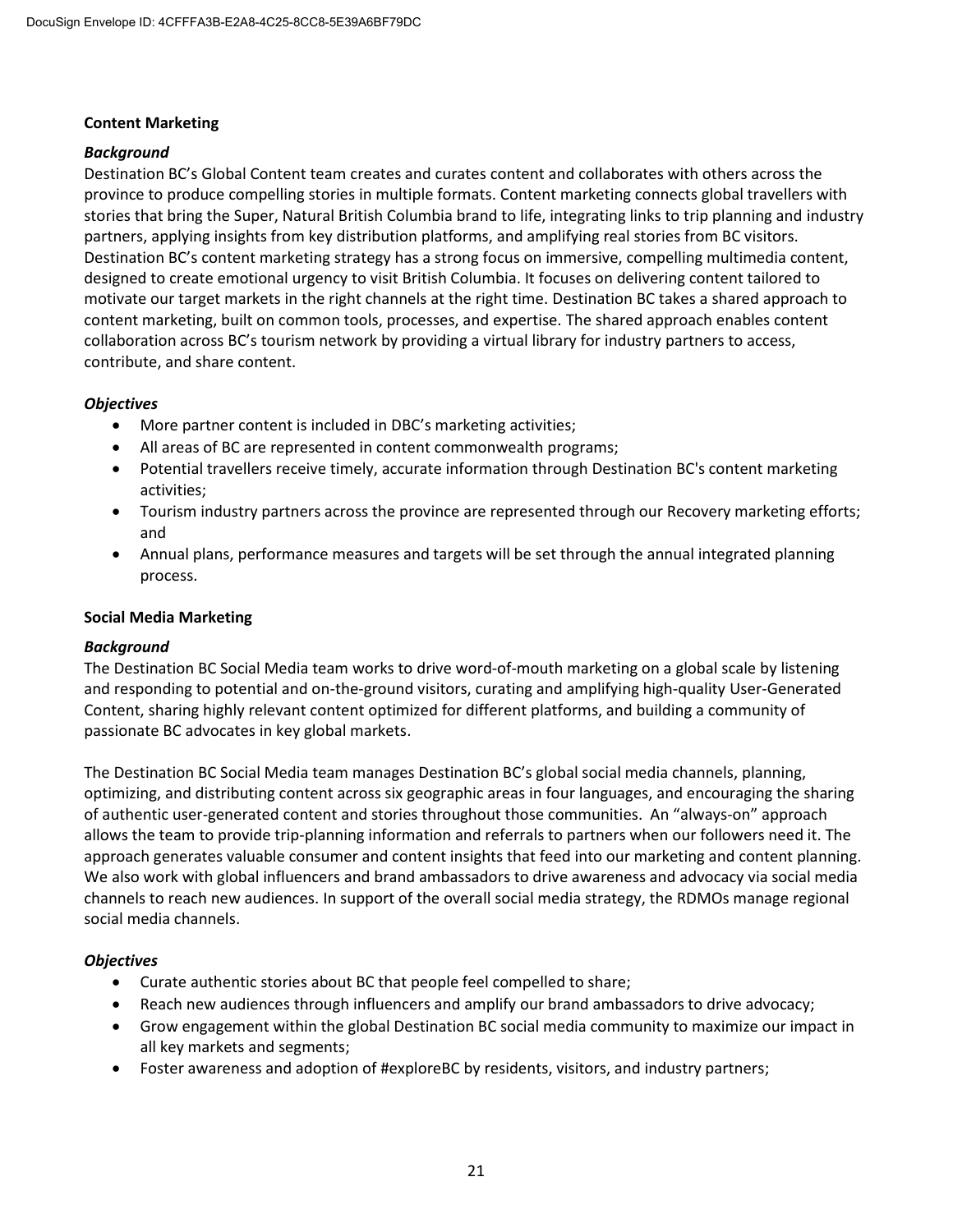- Empower industry partners with social media tools and training to create a provincial network of online visitor services and social media marketing experts;
- Create remarkable on-the-ground experiences in BC which results in increased peer-to-peer recommendations;
- BC residents and other potential travellers who are interested in visiting a region of BC see relevant and inspiring content; and
- Tourism industry partners across the province are represented through our collective social media efforts.

## **2.03 Standards of Performance**

The Recipient must:

- (a) deliver the Project and perform the Services, both as developed through the Planning Process and as articulated in the Regional Operations Plan, in furtherance of the Program objectives;
- (b) ensure that all persons employed or retained to perform the Services are qualified and competent to perform them and are properly trained, instructed and supervised; and
- (c) perform the Services to a standard of care, skill and diligence maintained by persons providing, on a commercial basis, services similar to the Services.

## **2.04 Process for Requesting Modifications to the Agreement**

Both Destination BC and the Recipient recognize that the tourism industry needs to be able to respond to any significant changes in market conditions locally and globally, and that from time to time the industry will require different levels of support and types of programs provided by Destination BC and the Recipient than are covered under this Agreement.

Either party may request a change to the Services covered by the Agreement. If either party proposes changes to the Agreement, such party shall deliver a request in writing describing the change to the representative of the other party as indicated in section 18. The party receiving the request shall respond in an appropriate timely manner following its receipt thereof. If the receiving party is amenable to the request, it shall notify the requesting party, and the requesting party shall submit a Modification Agreement in draft form for the consideration and approval of the other party.

Notwithstanding the foregoing, both parties recognize that in an Emergency, an immediate response is required. In the case of responding to an Emergency situation, agreed upon changes to the Agreement can be initially made verbally and confirmed by email based on the requirement that the parties will ratify the agreement through a written Modification Agreement signed by an authorized representative of each party as soon as possible.

## **2.05 Regional Tourism Partnership Shared Commitments**

As primary partners in promoting the development of the tourism industry in British Columbia, increasing the net benefits of tourism for all British Columbians, and creating long-term competitiveness for BC 's tourism industry, Destination BC and the RDMOs commit to:

• Communicate, consult, and work with each other in a timely, open, and transparent manner;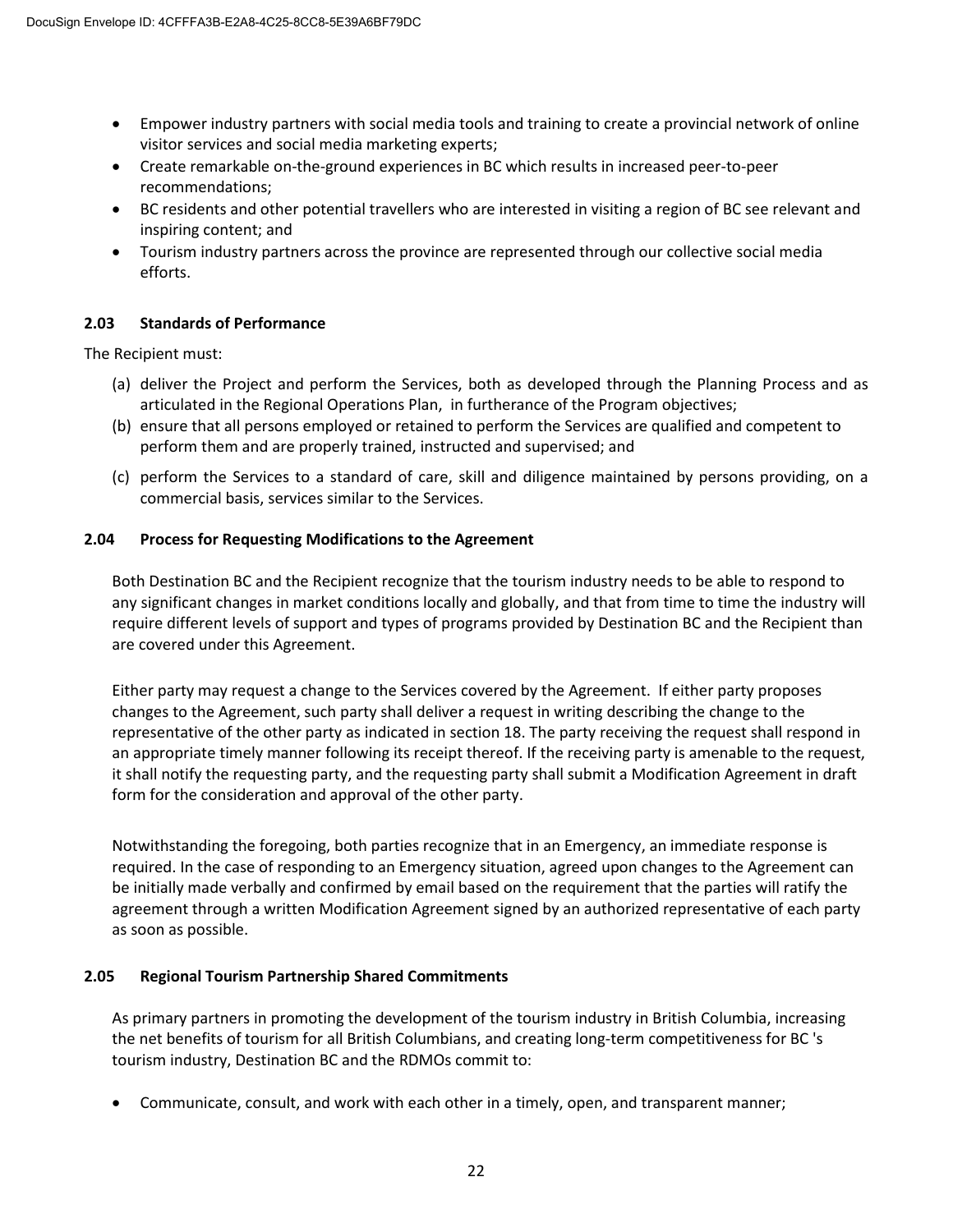- Coordinate efforts to minimize duplication and ensure that all related programs and services are delivered in the most efficient, effective way and build on each other's successes, experience and investments;
- Provide the best possible service delivery that promotes ease of access to programs and initiatives and achieves positive outcomes for the tourism industry;
- Subject to applicable legislation and policy, share data, information and research related to their activities and issues in support of outcomes;
- Assume mutual accountability for the achievement of outcomes and report these outcomes to the public in an open, transparent, effective, and timely manner;
- Develop a coordinated approach to joint public communications at the project level, and more broadly on the partnership level; and
- Ensure provincial government funding is well managed and support achievement of outcomes through regular audits and evaluations.

# **2.06 Deliverables/Milestones**

The Recipient will:

- (a) participate in an integrated RDMO-DBC Program planning process with each Destination BC Program within the scope of this Agreement to finalize the Transitional 2021/2022 Regional Operations Plan to be submitted to Destination BC by September 30, 2021. The parties recognize that 2021/2022 is a transitional year and the Recipient may have made commitments that cannot be unwound quickly. The Transitional 2021/2022 Regional Operations Plan will recognize this and include a plan to fully transition to the full accountabilities noted in this agreement by April 1, 2022;
- (b) participate in Destination BC's annual Integrated Corporate Planning process, held during Quarter 3 of each Fiscal Year, and contribute to (i) an updated situational analysis, (ii) a review of Destination BC's strategic corporate priorities, (iii) Destination BC programs included in the Agreement, and (iv) the development of Destination BC's annual Operations Plan and Budget;
- (c) participate in the annual integrated RDMO-DBC Program planning process with each Destination BC Program within the scope of this Agreement to finalize the annual Regional Operations Plan which will be submitted to Destination BC for review at least 30 days prior to the start of each Fiscal Year of the Term. The annual Regional Operations Plan will describe the key priorities related to each Destination BC Program, related Projects, deliverables, and associated goals, measures, and targets;
- (d) participate in the development of a Project Charter for all Projects that the Recipient participates in with Destination BC staff during the Term. Each individual Project Charter will provide a comprehensive overview of the project that allows all parties involved to reach agreement and document major aspects of the project such as the objectives, the scope, the deliverables, key performance measures and targets, and the resources required. Each individual Project Charter is required to be reviewed and approved by the Chief Executive Officer of Destination BC and the Chief Executive Officer of the Recipient before being finalized; and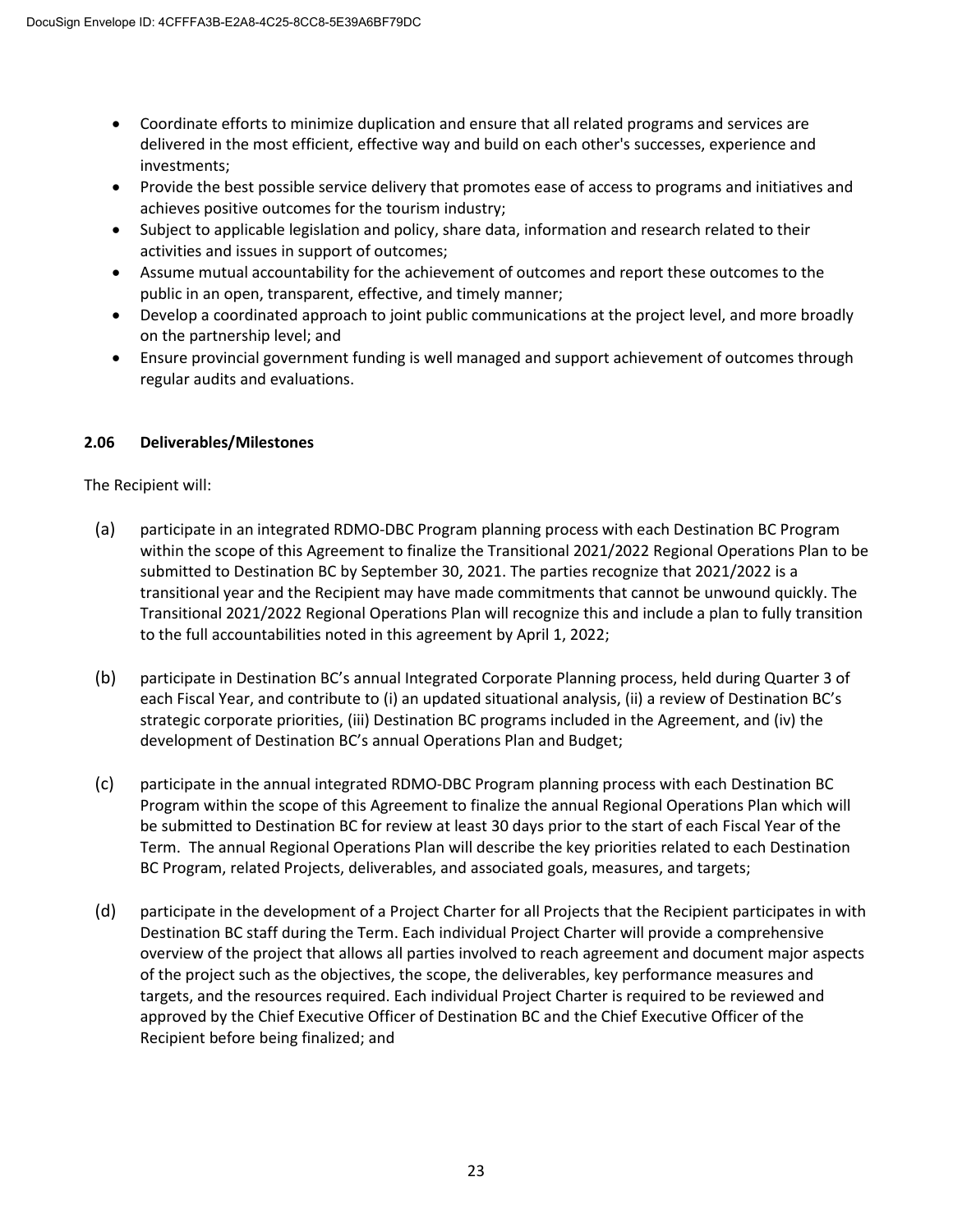(e) participate in Destination BC's Quarterly Corporate Planning and Performance Forum, held within 45 days of the end of each quarter, as an opportunity to (i) provide Project status updates, (ii) discuss Project performance against key measures, and (iii) discuss issues and required actions.

## **2.07 Reporting**

The Recipient will provide regular updates and reports to Destination BC advising of the status of the Projects and the provision of the Services and, without limiting the generality of the foregoing, will provide the following Reports in the manner and format indicated, and on or before the deadlines set out, below:

# **a) Project Reporting**

Project reporting requirements will be established through the development of the Project Charter. The Recipient must make all reasonable efforts to provide ongoing Project reporting in the form and frequency as they have agreed to in the Project Charter.

# **b) Quarterly Regional Performance Report**

The Recipient must, no later than 45 days after the end of each quarter during the Term, submit a Quarterly Regional performance report to Destination BC that summarizes the Recipient's performance against their agreed to deliverables and commitments as defined in the annual Regional Operations Plan during the Quarter. A template will be developed through the Integrated Planning Process.

## **c) Year-End Regional Performance Report**

The Recipient must, no later than 45 days after the end of each Fiscal year during the Term, submit a Year-End Regional performance report to Destination BC that summarizes the Recipient's performance against their agreed to deliverables and commitments as defined in the annual Regional Operations Plan during the Fiscal Year. The Year-End report is to provide (i) highlights of key Projects supported during the Fiscal Year, (ii) quantitative and qualitative description of the accomplishments of the Projects, (iii) challenges faced and solutions found, (iv) information on results (negative or positive) that were not anticipated, and lessons learned, and (v) description of outcomes with respect to program objectives set out in Schedule A. A template will be developed through the Integrated Planning process.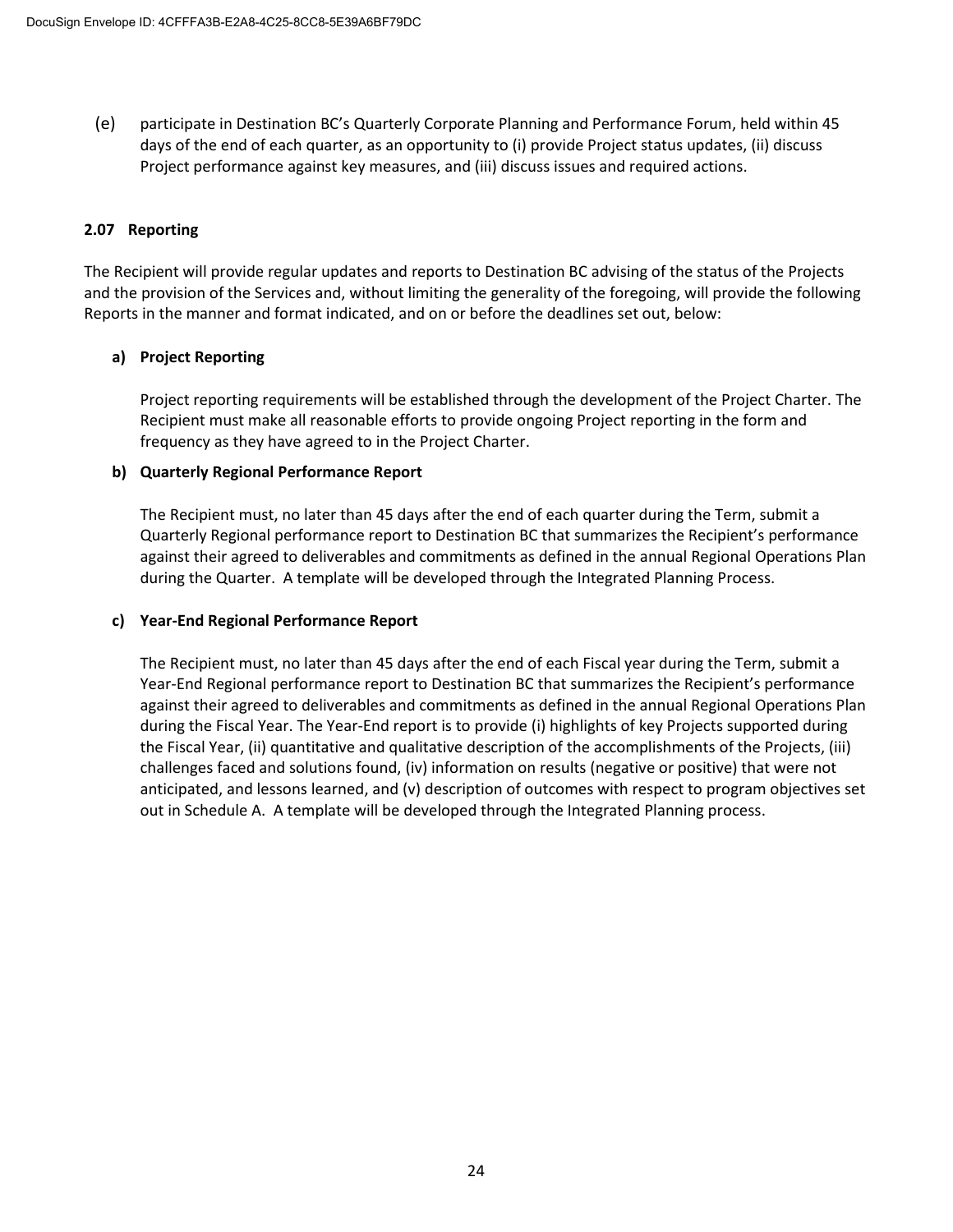#### **SCHEDULE "B"**

#### **FINANCIAL CONTRIBUTION**

#### **ARTICLE 1 – FINANCIAL CONTRIBUTION**

- 1.01 Destination BC will provide a Financial Contribution to the Recipient for its provision of the Services of up to \$3,976,500 exclusive of all applicable taxes, being the maximum amount of the Eligible Expenses (as defined below), in accordance with the remainder of this Schedule "B".
- 1.02 Destination BC will provide the Financial Contribution to the Recipient within 30 days following Destination BC's receipt and, as applicable, approval of the documentation specified below, as follows:
	- a) Destination BC will provide a Financial Contribution of \$433,800 to the Recipient upon receipt and approval by Destination BC of the signed Agreement and a numbered original invoice (30% of FY2021/2022 funding);
	- b) Destination BC will provide a Financial Contribution of \$433,800 to the Recipient upon Destination BC's receipt and approval of the approved **FY2021/2022 Regional Operations Plan** and a numbered original invoice on or before **September 30, 2021** (30% of FY2021/2022 funding);
	- c) Destination BC will provide a Financial Contribution of \$216,900 to the Recipient upon Destination BC's receipt and approval of the **Quarterly Regional Performance Report** for **Quarter 3 - FY2021/2022**, and a numbered original invoice on or before **February 15, 2022** (15% of FY2021/2022 funding);
	- d) Destination BC will provide a Financial Contribution of \$289,200 to the Recipient upon Destination BC's receipt and approval of the approved **FY2022/2023 Regional Operations Plan**, and a numbered original invoice on **April 1, 2022** (20% of FY2022/2023 funding);
	- e) Destination BC will provide a Financial Contribution of \$289,200 to the Recipient upon Destination BC's receipt and approval of the **Year-End Regional Performance Report** for **FY2021/2022**, and a numbered original invoice on or before **May 15, 2022** (20% of FY2022/2023 funding);
	- f) Destination BC will provide a Financial Contribution of \$289,200 to the Recipient upon Destination BC's receipt and approval of the **Quarterly Regional Performance Report** for **Quarter 1 - FY2022/2023**, and a numbered original invoice on or before **August 15, 2022** (20% of FY2022/2023 funding);
	- g) Destination BC will provide a Financial Contribution of \$289,200 to the Recipient upon Destination BC's receipt and approval of the **Quarterly Regional Performance Report** for **Quarter 2 - FY2022/2023**, and a numbered original invoice on or before **November 15, 2022** (20% of FY2022/2023 funding);
	- h) Destination BC will provide a Financial Contribution of \$289,200 to the Recipient upon Destination BC's receipt and approval of the **Quarterly Regional Performance Report** for **Quarter 3 - FY2022/2023**, and a numbered original invoice on or before **February 15, 2023** (20% of FY2022/2023 funding);
	- i) Destination BC will provide a Financial Contribution of \$289,200 to the Recipient upon Destination BC's receipt and approval of the approved **FY2023/2024 Regional Operations Plan**, and a numbered original invoice on or before **April 1, 2023** (20% of FY2023/2024 funding);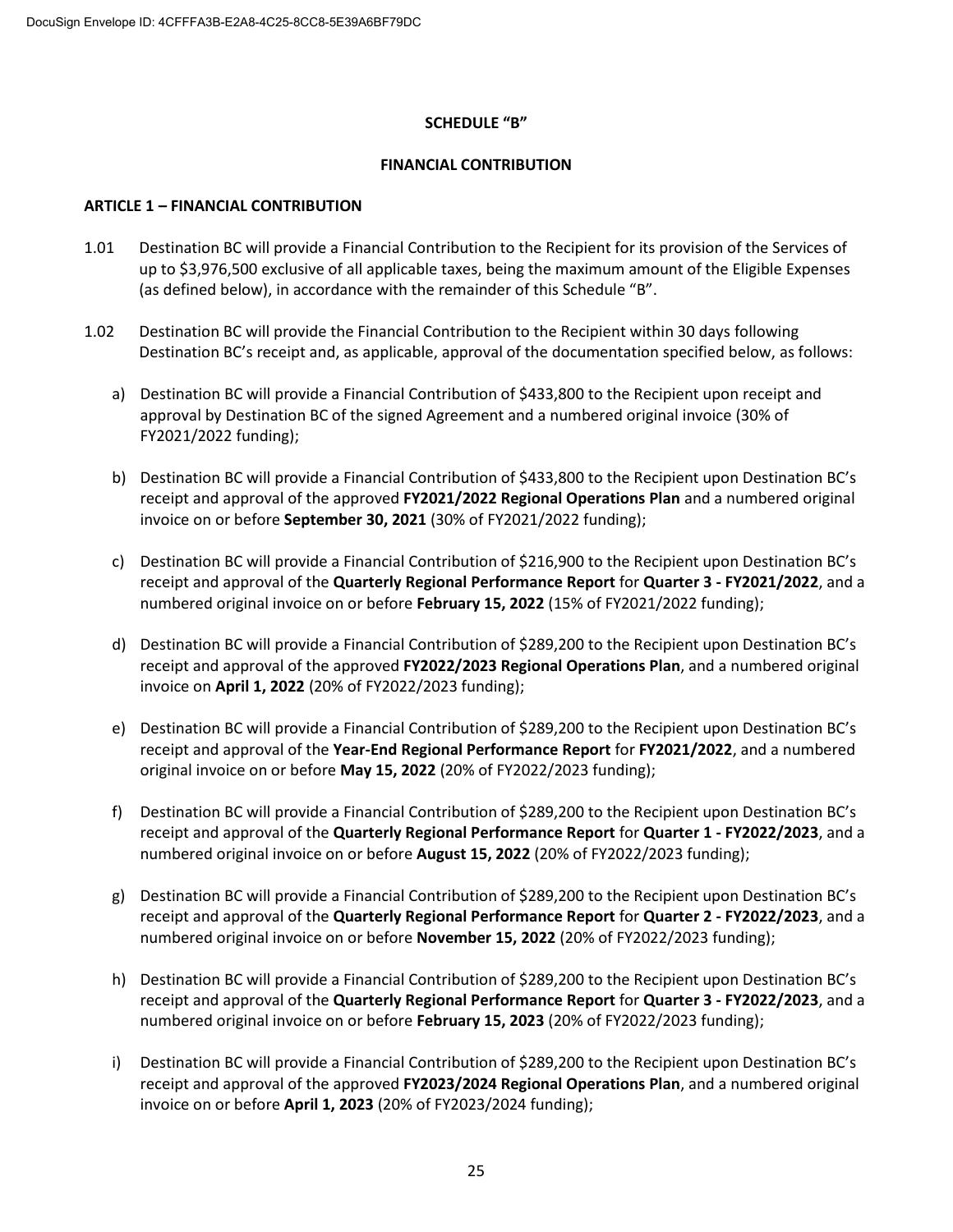- j) Destination BC will provide a Financial Contribution of \$289,200 to the Recipient upon Destination BC's receipt and approval of the **Year-End Regional Performance Report** for **FY2022/2023**, and a numbered original invoice on or before **May 15, 2023** (20% of FY2023/2024 funding);
- k) Destination BC will provide a Financial Contribution of \$289,200 to the Recipient upon Destination BC's receipt and approval of the **Quarterly Regional Performance Report** for **Quarter 1 - FY2023/2024**, and a numbered original invoice on or before **August 15, 2023** (20% of FY2023/2024 funding);
- l) Destination BC will provide a Financial Contribution of \$289,200 to the Recipient upon Destination BC's receipt and approval of the **Quarterly Regional Performance Report** for **Quarter 2 - FY2023/2024**, and a numbered original invoice on or before **November 15, 2023** (20% of FY2023/2024 funding);
- m) Destination BC will provide a Financial Contribution of \$289,200 to the Recipient upon Destination BC's receipt and approval of the **Quarterly Regional Performance Report** for **Quarter 3 - FY2023/2024**, and a numbered original invoice on or before **February 15, 2024** (20% of FY2023/2024 funding);

# **ARTICLE 2 – ELIGIBLE EXPENSES**

- 2.01 Subject to the remainder of this Schedule "B", the Financial Contribution may only be applied to the costs and expenses set out in this Article 2 (the "Eligible Expenses").
- 2.02 The Eligible Expenses may be amended only with the prior written approval of Destination BC.
- 2.03 The Eligible Expenses must be, in the sole opinion of Destination BC:
	- (a) directly related to the Project (s) in support of the Destination BC Programs listed in section 2.02 in Schedule "A"; and
	- (b) reasonable.
- 2.04 Eligible Expenses are limited to the following categories:
	- (a) "Administrative Costs" a Recipient's reasonable costs to administer the Project. Administrative Costs are related to overall organizational administrative infrastructure, and centralized administrative activities, including, but limited to, costs related to the Recipient's participation in the planning processes in this Agreement; and
	- (a) "Direct Service Delivery Costs" the reasonable costs incurred by a Recipient in delivering the Services to or for the benefit of Participants. Examples include dedicated Project staff wages and mandatory employment-related costs, materials and supplies, rental of premises, utilities, Project marketing-related costs and travel costs.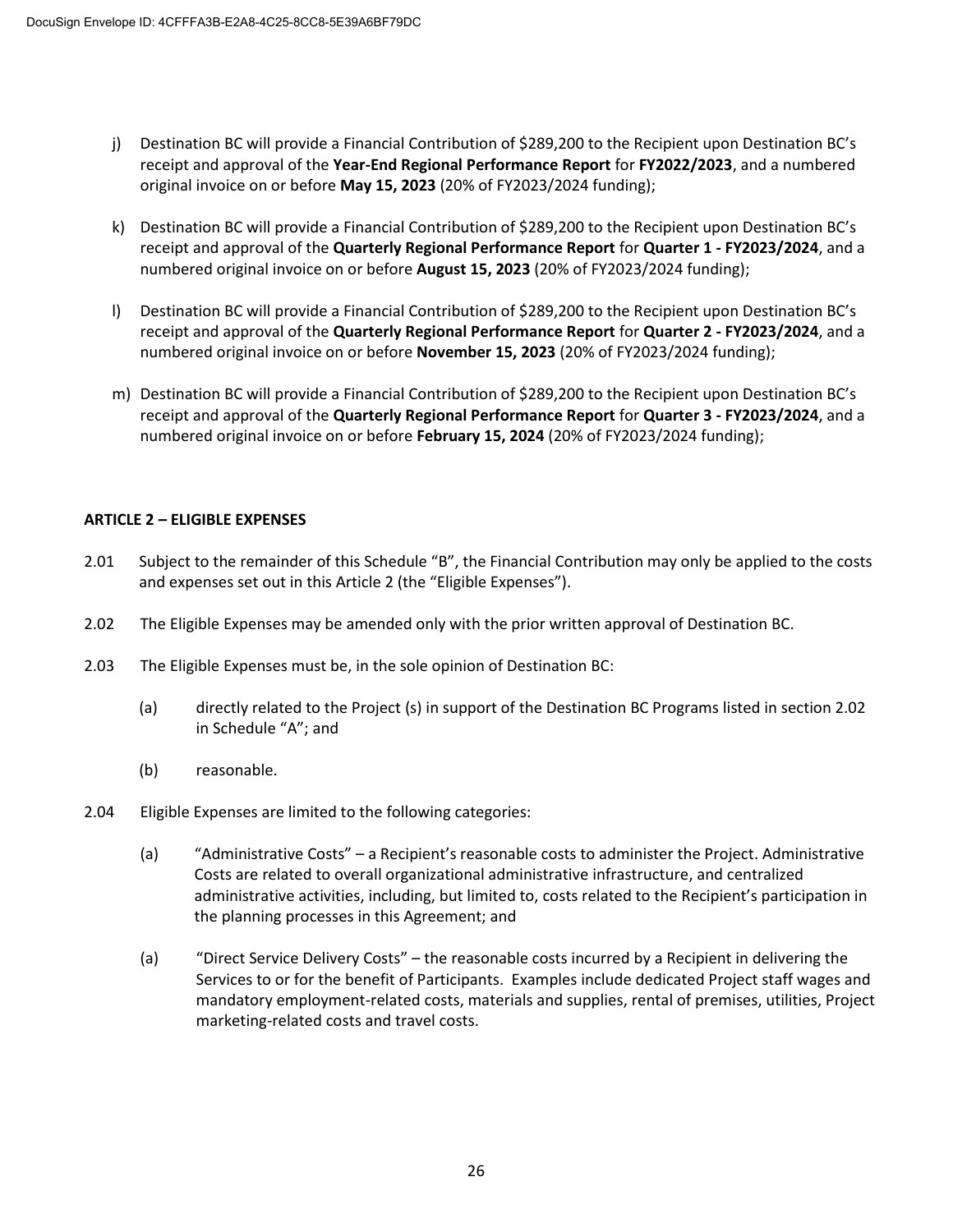|                                                                                                                                                                                                                                                                                                                                                                                                                                                                                                                                                                                                   | <b>Fiscal Year</b><br>2021/22 | <b>Fiscal Year</b><br>2022/23 | <b>Fiscal Year</b><br>2023/24 | <b>TOTAL</b> |
|---------------------------------------------------------------------------------------------------------------------------------------------------------------------------------------------------------------------------------------------------------------------------------------------------------------------------------------------------------------------------------------------------------------------------------------------------------------------------------------------------------------------------------------------------------------------------------------------------|-------------------------------|-------------------------------|-------------------------------|--------------|
| <b>Direct Service Delivery Costs</b>                                                                                                                                                                                                                                                                                                                                                                                                                                                                                                                                                              | \$813,375                     | \$1,084,500                   | \$1,084,500                   | \$2,982,375  |
| In support of Destination BC Programs:                                                                                                                                                                                                                                                                                                                                                                                                                                                                                                                                                            |                               |                               |                               |              |
| <b>Destination Development related:</b><br>• Destination Development<br>• Industry Training & Business Advisory Services<br>• Invest in Iconics - Place Making<br><b>Destination Stewardship related:</b><br>• Diversity, Equity and Inclusion and Accessibility<br><b>Action Plans</b><br>• Climate change and sustainability in alignment<br>with the Provincial Government's Strategies<br>and within Destination BC's legislated mandate<br>• Indigenous Cultural Tourism and Reconciliation<br>in alignment with, and in support of,<br>Indigenous Tourism BC and Destination BC<br>programs | \$542,250                     | \$723,000                     | \$723,000                     | \$1,988,250  |
| <b>Marketing related:</b><br>• Invest in Iconics - Place Branding<br>• Travel Trade<br>• Travel Media<br>• Social Media Marketing<br>• Content Marketing                                                                                                                                                                                                                                                                                                                                                                                                                                          | \$271,125                     | \$361,500                     | \$361,500                     | \$994,125    |
| <b>Administrative Costs*</b>                                                                                                                                                                                                                                                                                                                                                                                                                                                                                                                                                                      | \$271,125                     | \$361,500                     | \$361,500                     | \$994,125    |
|                                                                                                                                                                                                                                                                                                                                                                                                                                                                                                                                                                                                   |                               |                               |                               |              |
| <b>TOTAL BUDGET</b>                                                                                                                                                                                                                                                                                                                                                                                                                                                                                                                                                                               | \$1,084,500                   | \$1,446,000                   | \$1,446,000                   | \$3,976,500  |
| <b>MAXIMUM ELIGIBLE EXPENSES</b>                                                                                                                                                                                                                                                                                                                                                                                                                                                                                                                                                                  | \$1,084,500                   | \$1,446,000                   | \$1,446,000                   | \$3,976,500  |
| *Administrative Costs cannot exceed 25% of the total budget                                                                                                                                                                                                                                                                                                                                                                                                                                                                                                                                       |                               |                               |                               |              |

2.05 The maximum amount of the Eligible Expenses under this Agreement are as follows

2.06 Eligible Expenses are subject to the following limitations:

- (a) no part of the Financial Contribution shall be payable to the Recipient for any costs incurred by the Recipient prior to the Effective Date;
- (b) Administrative Costs cannot exceed 25% of the total budget shown in the table in section 2.05 above; and
- (c) no part of the Financial Contribution shall be payable to the Recipient for any costs incurred by the Recipient that are not in support of the Destination BC Programs listed in section 2.02 in Schedule "A", and shown in the table in section 2.05 above; and
- (d) the proportion of Direct Service Delivery Costs related to Destination Development related and Marketing related Destination BC Programs will vary each Fiscal Year based on annually agreed to priorities; However, over the Term the Recipient is expected to allocate approximately:
	- i. 50% of the maximum eligible expenses to Destination Development related Destination BC Programs; and